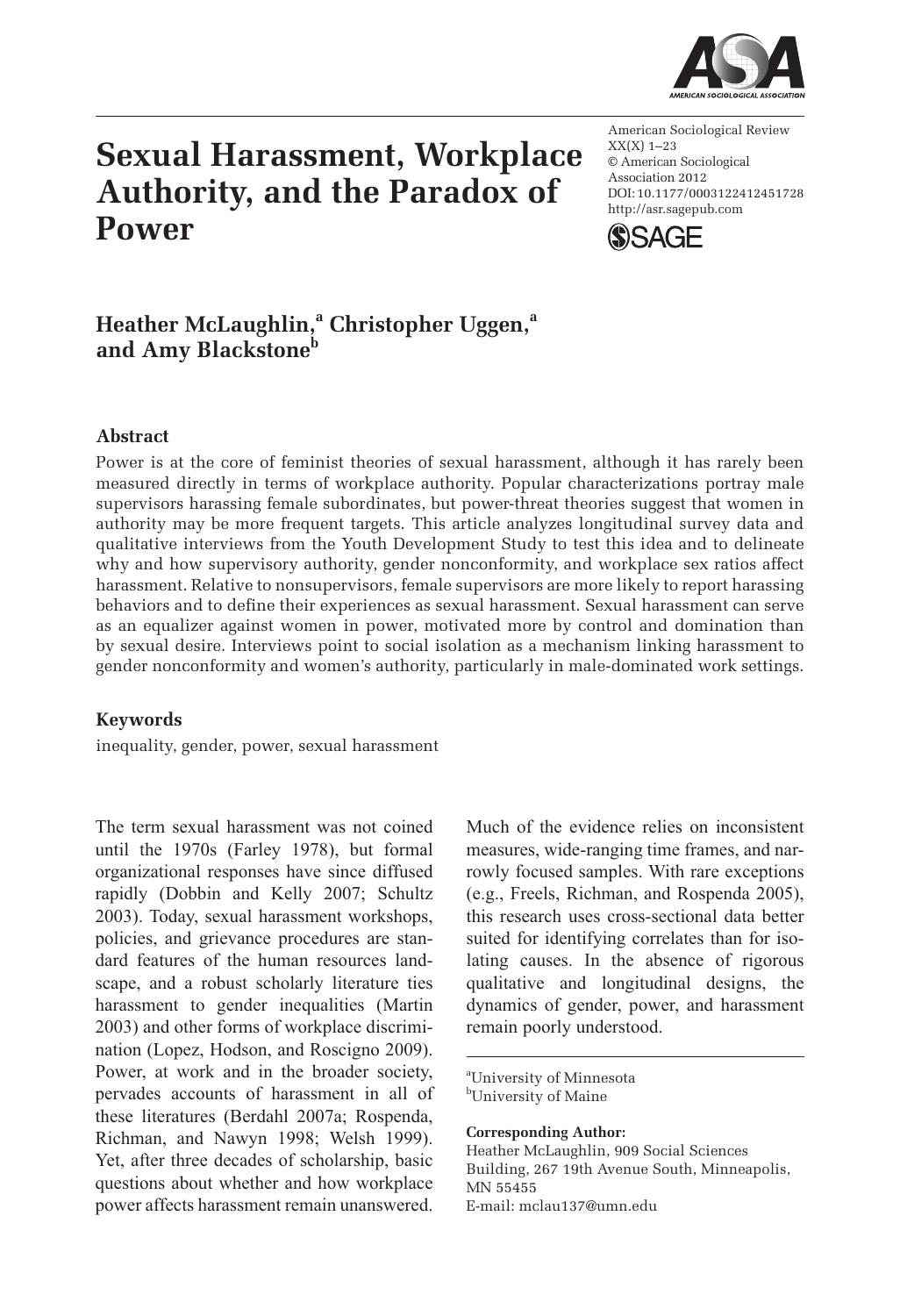This article uses quantitative and qualitative data from the Youth Development Study (YDS) to consider three hypotheses from an integrated feminist model of sexual harassment, testing whether supervisory authority, gender identity, and industry sex composition are linked to experiences of harassment. Using strong statistical controls for individual differences, our quantitative models predict whether respondents report any harassing behaviors, the number of harassing behaviors they report, and whether they subjectively interpret their experiences as harassment. After establishing basic empirical relations using survey data, we analyze qualitative interviews with YDS respondents to delineate and explain the processes underlying these relationships. We then situate both sets of results within theories of gender and power and extant research on sexual harassment.

# **Gender, Sexual Harassment, And Workplace Power**

Sexual harassment is classified as a form of sex discrimination under Title VII of the Civil Rights Act of 1964. The U.S. Equal Employment Opportunity Commission (EEOC) defines it as "unwelcome sexual advances, requests for sexual favors, and other verbal or physical conduct of a sexual nature" that interferes with one's employment or work performance or creates a "hostile or offensive work environment" (U.S. EEOC 2011). Due, in part, to varying definitions and indicators, prevalence estimates vary dramatically (Welsh 1999), leading many researchers to adopt a strategy of triangulation that considers multiple forms or measures (e.g., Houston and Hwang 1996; Uggen and Blackstone 2004).

Feminist scholarship situates sexual harassment within broader patterns of discrimination, power, and privilege, linking harassment to sex-based inequality (MacKinnon 1979). Quinn's (2002) research on "girl watching," for example, ties patriarchal gender relations to everyday workplace interactions. Quinn argues that other men, rather than women, are often the intended audience of sexist gestures and comments. Although men often view girl watching as light-hearted and playful, and seem surprised when women take offense, such activities demonstrate men's power to sexually evaluate women.<sup>1</sup> Similarly, Martin (2001) finds that men "mobilize masculinities" in ways that often exclude and cause harm to women as a group, even when this is not their intention.

Connell's (1987) theory of hegemonic masculinity, which argues that society privileges a single normative ideal of male behavior, provides a broad sociological framework for understanding harassment, gender, and power. Men may be vulnerable to harassment if they are perceived as feminine (DeSouza and Solberg 2004; Waldo, Berdahl, and Fitzgerald 1998), and women may be targeted if they challenge their subordinate position in the gender system. Sexual harassment may thus act as a tool to police appropriate ways of "doing gender" in the workplace and to penalize gender nonconformity (West and Zimmerman 1987).

Research on contrapower harassment suggests that gender, race, and class positions imbue harassers with informal power, even when targets possess greater organizational authority than do their harassers (Rospenda et al. 1998). Women holding authority positions thus offer an intriguing paradox for theory and research on sexual harassment, and scholars have advanced two distinct positions. The first, the vulnerable-victim hypothesis, suggests that more vulnerable workers—including women, racial minorities, and those with the most precarious positions and least workplace authority—are subject to greater harassment. The second, the power-threat model, suggests that women who threaten men's dominance are more frequent targets. Although the matter is far from settled, research has found greater support for the paradoxical power-threat model, in which women in authority positions are most likely to face harassment (Chamberlain et al. 2008) and discrimination (Stainback, Ratliff, and Roscigno 2011).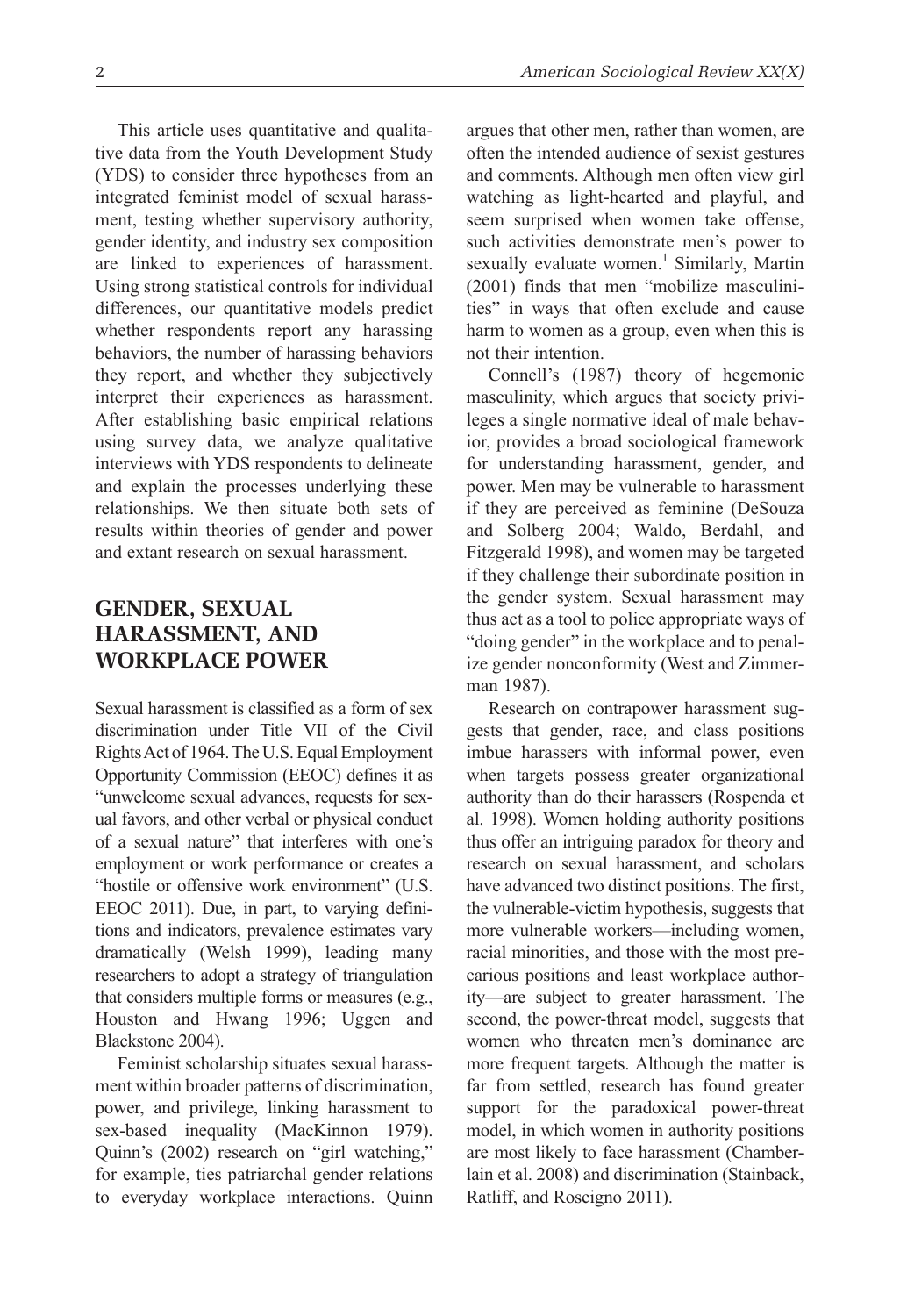Women supervisors, who hold authority over some men, directly challenge the presumptive superiority of men. Women continue to be underrepresented in positions of authority or relegated to the lower rungs of management (Elliott and Smith 2004; Gorman 2005; Kalev 2009; Reskin 2003; Reskin and McBrier 2000). When women are able to crack the glass ceiling and attain leadership positions, stereotypical gender beliefs about their "natural" abilities continue to shape perceptions of their job performance (Davidson and Cooper 1992; Eagly and Carli 2007). Moreover, while men in traditionally female occupations reap the rewards of a glass escalator to leadership positions (Hultin 2003; Williams 1992), women supervisors are often isolated and seen as undeserving of their positions (Ridgeway and Correll 2004; Ridgeway and Smith-Lovin 1999). In fact, women are unlikely to be promoted to management unless a sizeable proportion of women are already in place, highlighting the difficulty of gaining initial entry to such positions (Cohen, Broschak, and Haveman 1998). Taken together, these processes point to women supervisors as potential targets for harassment.

The idea of masculine overcompensation—in which men react to threats to their manhood by enacting an extreme form of masculinity (Willer 2005)—also helps explain why men may harass women in power. Maass and colleagues (2003), for example, find that male participants in a computer image-sharing task sent more pornographic and offensive images to females identifying as feminists than to females adhering to more traditional gender roles. Along similar lines, Das (2009) concludes that females who are "too assertive" threaten the gender hierarchy and are denigrated through harassment. Correspondingly, De Coster, Estes, and Mueller (1999) find that females with greater tenure, independent of age, are more likely to view sexual harassment as a problem for them at work, concluding that the practice is used instrumentally against powerful females who encroach on male territory. Each of these findings suggests that women supervisors may be more likely than other working women to experience sexual harassment.

It is also possible that supervisors report greater rates of harassment simply because they are more aware of the phenomenon. Supervisors' advanced education and training likely increase their overall legal consciousness and understanding of sexual harassment. As a result, supervisors, who are often responsible for fostering a professional work environment free from harassment and discrimination, may be more likely to recall sexualized workplace interactions and to label such experiences as harassment.

Supervisory authority and expressions of gender are also tied to other forms of sexbased discrimination (Stainback et al. 2011). Berdahl (2007a:644) reconceptualizes sexual harassment as *sex-based* harassment, defined as "behavior that derogates, demeans, or humiliates an individual" based on sex. Sexbased harassment is driven by a motivation to protect sex-based social standing. As a result, targets are most likely to be females who threaten males' status. For example, Berdahl (2007b) finds that females who perform gender in stereotypically masculine ways (e.g., assertive, dominant, and independent) are more likely to experience harassment. She argues that harassers reinforce masculine dominance by relegating women to the "low status of being a means to a man's sexual ends" (Berdahl 2007a:649). When men are targeted by other men, harassers "prove" their own manhood by undermining their targets' masculinity.

Apart from supervisory authority and expressions of gender, workplace demography also influences harassment experiences. Sexual harassment occurs across a diverse range of job settings (Collinson and Collinson 1996; Dellinger and Williams 2002; Giuffre and Williams 1994), but a large literature debates the importance of numerical sex ratios (Welsh 1999). The weight of the evidence suggests that harassment, of both men and women, most often occurs in male-dominated work settings (Fitzgerald et al. 1997; Mansfield et al. 1991; Rospenda et al. 1998; Uggen and Blackstone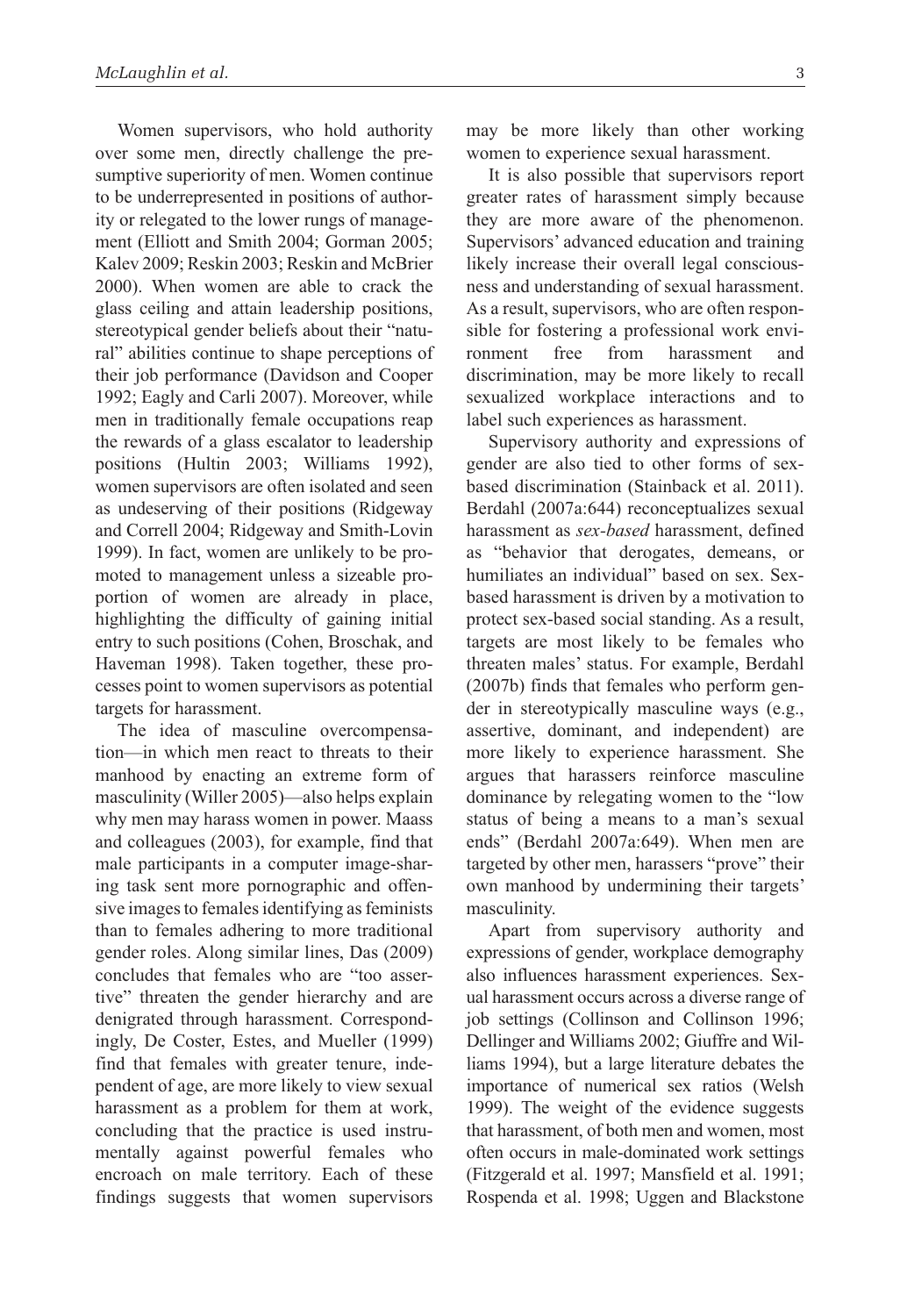2004). Based on dynamics of sex, gender, and power in the workplace, we form three primary hypotheses:

- *Hypothesis 1*: Females holding workplace authority positions (i.e., females who supervise others) are more likely to experience sexual harassment than are females who do not hold such positions.
- *Hypothesis 2*: Gender nonconformity (i.e., more feminine behavior for males and less feminine behavior for females) is associated with an increased risk of sexual harassment.
- *Hypothesis 3*: Sexual harassment will be greater in industries and occupations characterized by a higher proportion of male workers.

After testing these hypotheses in our quantitative analyses, we turn to qualitative interview data to understand the underlying process behind these patterns. By probing the experiences of our survey participants, we are better able to explain why and how gender, sex, and power shape harassment experiences and workplace interactions more broadly.

## **Data, Measures, And Methodology**

We analyze longitudinal data from the Youth Development Study<sup>2</sup> (Mortimer 2003). The study began in 1988, when participants were 9th graders in St. Paul, Minnesota public schools. The sample consists of 1,010 youth, who have since been surveyed regularly. For this article, we analyze the 2003 and 2004 surveys, when participants were approximately 29 and 30 years old. Survey retention was 73 percent in 2004, and our analytic sample  $(N = 522)$  consists of all working participants who responded to sexual harassment items in both waves.

Quantitative studies are sometimes criticized for assuming that all sexuality in the workplace is harmful to women, or that women who do not label their experiences as harassment are suffering from false consciousness (Williams, Giuffre, and Dellinger 1999). Because workers may experience some sexual behavior as tolerable or pleasurable (Dellinger and Williams 2002; Giuffre and Williams 1994; Lerum 2004; Schultz 2003; Williams 1997), YDS respondents were asked about sexual behaviors that they considered offensive or that made them uncomfortable. Although this wording admits a range of conduct that may fall short of legal definitions of harassment, it clearly eliminates sexualized interactions that respondents would consider pleasurable. Finally, to avoid potential biases associated with behavioral indicators, we also asked respondents directly whether they would classify their own experiences as sexual harassment.

Relative to surveys, however, qualitative research is often "better suited to discovering how the meaning of sexual behaviors varies in different organizational contexts" (Dellinger and Williams 2002:244). Dellinger and Williams (2002), for example, powerfully contrast the "locker room" culture of a male pornographic magazine with the "dorm room" atmosphere of a feminist magazine, showing how organizational culture shapes workers' definitions of harassment. Our survey results reveal patterns of association, but they cannot speak directly to the more subtle and specific mechanisms linking group membership to opportunities and outcomes (Gross 2009; Reskin 2003). We therefore also conducted interviews with 33 YDS respondents (14 men and 19 women) to more closely examine the processes linking power and gender and to better contextualize harassment experiences.<sup>3</sup> Of the interviewees, all but seven identified as white, most self-identified as straight, and they reported a range of supervisory and nonsupervisory jobs. We asked interview participants a series of open-ended questions about their work histories and interactions, inviting them to share what they felt was most important based on our interest in harassment, workplace problems, and workplace sexuality. All interview participants' names are pseudonyms.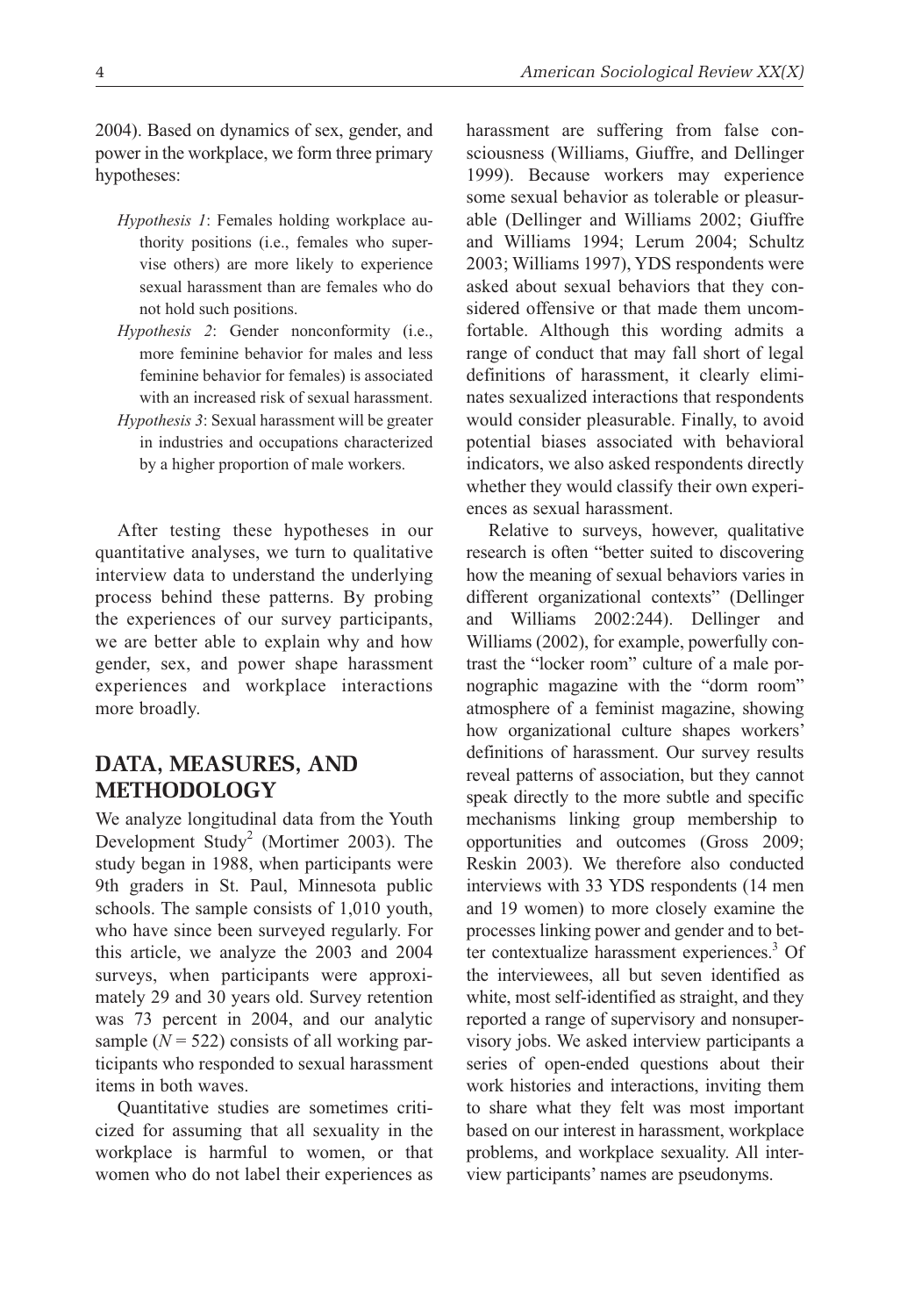## *Quantitative Measures: Sexual Harassment*

In 2003 and 2004, YDS participants reported whether they had experienced eight harassing behaviors in the past year and whether they considered their experiences to be sexual harassment. Behavioral indicators were modeled after the Inventory of Sexual Harassment (Gruber 1992) and the Sexual Experiences Questionnaire (Fitzgerald et al. 1988). Taking advantage of the longitudinal nature of the survey, we estimate models that statistically control for respondents' harassment experiences in the prior year. The measures capture very similar experiences across the two waves, although the wording differed slightly between 2003 and  $2004<sup>4</sup>$ 

We adopt a strategy of triangulation to capture behavioral and subjective dimensions of sexual harassment. First, we consider whether respondents reported any behavioral indicator (36 percent did in 2004). Second, we predict a count of the four core indicators asked in both 2003 and 2004 (i.e., offensive material, staring or leering, attempts to discuss sex, and inappropriate touching). Third, we assess subjective harassment using respondents' self-reports, rather than behavioral indicators. Gender plays an important part in the process of subjectively defining behaviors as sexual harassment, with men less likely than women to apply the term to their experiences (Marshall 2005; Uggen and Blackstone 2004). We therefore model this outcome for females only. As Table 1 shows, 11 percent of females reported subjective harassment.

Subjective appraisals involve "naming" an experience as sexual harassment, or labeling a particular experience as injurious (Felstiner, Abel, and Sarat 1980–81:635). This process is partly a function of legal consciousness—an individual's awareness, understanding, and response to law and legality (see, e.g., Blackstone, Uggen, and McLaughlin 2009; Ewick and Silbey 1998; Hirsh and Lyons 2010). Authority position and other independent variables are likely tied to both legal consciousness and sexual harassment. If supervisory status is related to subjective harassment but not behavioral measures, this might indicate greater consciousness of harassment and legal rights among supervisors. If supervisory status affects both indicators, however, this would suggest differences in actual targeting as well as consciousness.

## *Quantitative Measures: Independent Variables*

*Workplace power*. We measure workplace power as supervisory authority in 2004. To model sex differences in the influence of organizational power, we created an interaction term between sex and supervisory authority. As Table 1 shows, 37 percent of males and 28 percent of females supervised others (a difference significant at  $p < .05$ ).

*Sex and gender*. We measure sex with a self-reported dichotomous item (male is coded as 1). Clearly, questionnaire items on femininity are subject to gendered social desirability biases, such that some men may be reluctant to report that they are feminine at all. Nevertheless, a direct measure of participants' perceived femininity provides an important starting point for distinguishing sex and gender in our analyses. To measure gender identity and performance, we use responses to the question, "*How feminine would you say you are?*" with scores ranging from 1 (not at all feminine) to 5 (extremely feminine). We recoded responses into a dichotomous indicator of femininity, with not at all feminine and somewhat feminine coded as 0 and about average, very feminine, and extremely feminine coded as 1.<sup>5</sup> Most females (94 percent) identified as very feminine or extremely feminine, compared to only 13 percent of males.<sup>6</sup>

*Race and national origin*. Given the limited racial and ethnic diversity of the YDS, we use simple dichotomous measures of race (83 percent white in our analytic sample) and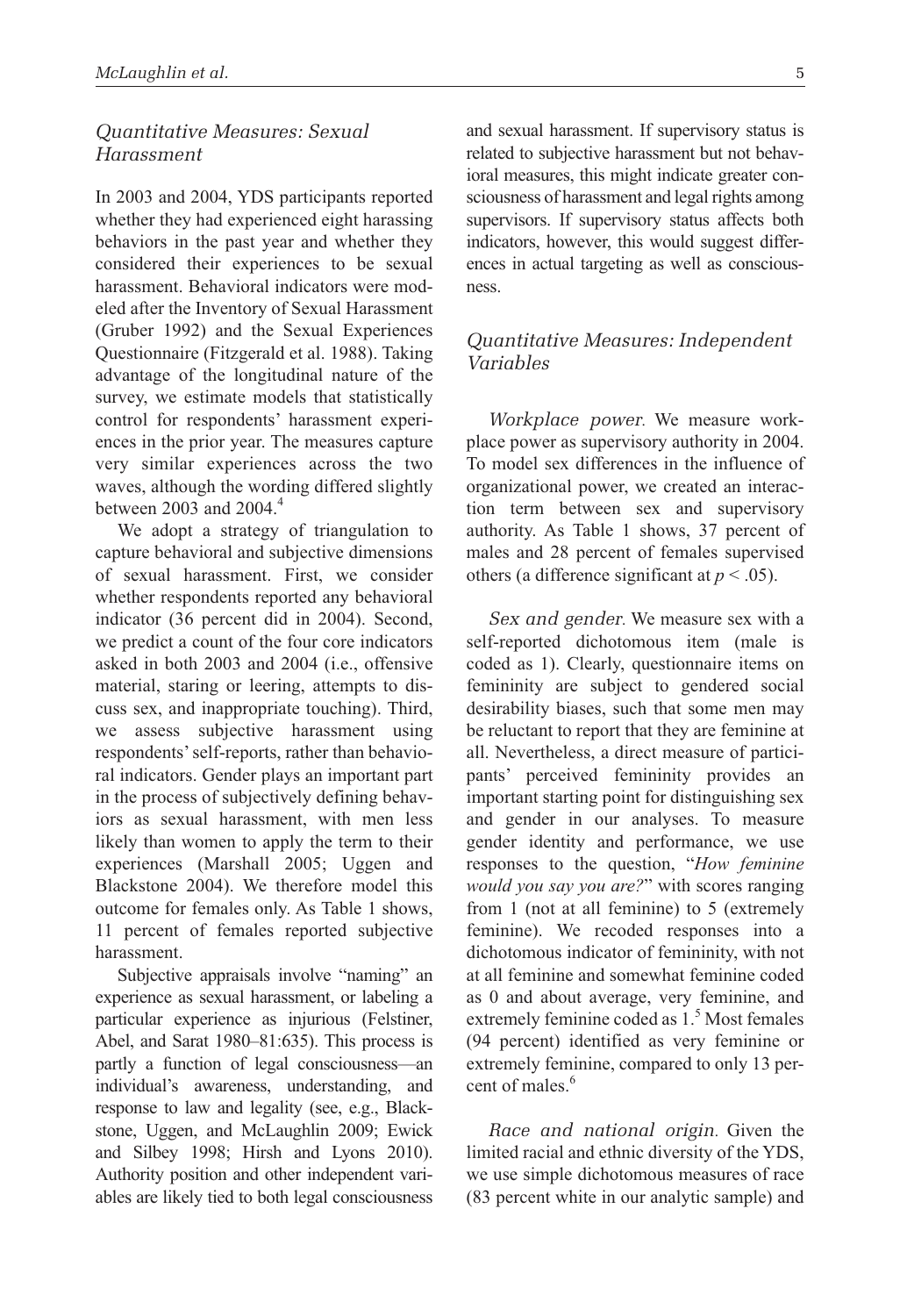| Variables                        | Description                                                                                 | Coding                                                        | Mean              | SD    |
|----------------------------------|---------------------------------------------------------------------------------------------|---------------------------------------------------------------|-------------------|-------|
| Sexual Harassment                |                                                                                             |                                                               |                   |       |
| Any harassment 2004              | Experienced at least one<br>behavioral indicator 2004                                       | $0 = No, 1 = Yes$                                             | .356              |       |
| Any harassment 2003              | Experienced at least one<br>behavioral indicator 2003                                       | $0 = No, 1 = Yes$                                             | .368              |       |
| Total harassment 2004            | Total number of behavioral<br>indicators 2004                                               | Min: 0, Max: 4                                                | .481              | .836  |
| Total harassment 2003            | Total number of behavioral indica-<br>tors 2003                                             | Min: 0, Max: 4                                                | .450              | .708  |
|                                  | Subjective harassment 2004 Defined any behavior as sexual<br>harassment 2004 (females only) | $0 = No, 1 = Yes$                                             | .111              |       |
|                                  | Subjective harassment 2003 Defined any behavior as sexual<br>harassment 2003 (females only) | $0 = No, 1 = Yes$                                             | .117              |       |
| Workplace Power                  |                                                                                             |                                                               |                   |       |
| Supervisor                       | Supervise others (full sample)                                                              | $0 = No, 1 = Yes$                                             | .318              |       |
| Supervisor*male                  | Supervise others (males only)                                                               | $0 = No, 1 = Yes$                                             | .366              |       |
| Sex and Gender                   |                                                                                             |                                                               |                   |       |
| Male                             | Self-reported sex                                                                           | $0 =$ Female, $1 =$ Male                                      | .429              |       |
| Femininity                       | Self-reported femininity (full<br>sample)                                                   | $0 = Low, 1 = High$                                           | .594              |       |
| Femininity*male                  | Self-reported femininity (males<br>only)                                                    | $0 = Low, 1 = High$                                           | .130              |       |
| Individual Characteristics       |                                                                                             |                                                               |                   |       |
| White                            | Self-reported race                                                                          | $0 = \text{Non-white}, 1 =$<br>White                          | .826              |       |
| Born in the United States        | Non-immigrant                                                                               | $0 =$ Immigrant, $1 =$<br>Non-immigrant                       | .939              |       |
| Partner                          | Married or cohabiting                                                                       | $0 =$ Single, $1 =$ Mar-<br>ried or cohabiting                | .713              |       |
| Children                         | At least one child                                                                          | $0 = No, 1 = Yes$                                             | .600              |       |
| Years education                  | Years of education completed                                                                | Min: 8, Max: 20                                               | 14.676            | 1.927 |
| Household income                 | Total household income in thou-<br>sands of U.S. dollars                                    | Min: 0, Max: 423                                              | \$61.772 \$36.781 |       |
| <b>Work Characteristics</b>      |                                                                                             |                                                               |                   |       |
| Work hours                       | Weekly work hours in primary job                                                            | Min: 4, Max: 70                                               | 38.603            | 8.872 |
| Log employee                     | Log number of employees at<br>workplace (at your location)                                  | Min: 2.5, Max: 9.2                                            | 4.269             | 1.824 |
| Job satisfaction                 | Satisfaction with job as a whole                                                            | $1 =$ extremely<br>dissatisfied, $6 =$<br>extremely satisfied | 4.285             | 1.126 |
| Job security                     | Security of primary job                                                                     | $1 = \text{not at all}, 4 =$<br>very                          | 3.002             | .855  |
| Technical/craft                  | Technicians, craft workers, opera-<br>tives, and laborers/helpers                           | $0 = No, 1 = Yes$                                             | .188              |       |
| Professional                     | Professional job category                                                                   | $0 = No, 1 = Yes$                                             | .276              |       |
| Official/managerial              | Official/managerial job category                                                            | $0 = No, 1 = Yes$                                             | .142              |       |
| Service                          | Sales workers, administrative<br>support workers, and service                               | $0 = No, 1 = Yes$                                             | .395              |       |
| Proportion female in<br>industry | Proportion of females in primary<br>job industry                                            | Min: .091, Max: .955                                          | .498              | .216  |

**Table 1**. Descriptive Statistics of the Youth Development Study Analytic Sample

 $Note: N = 522$  for all variables unless sample is limited to males ( $N = 224$ ) or females ( $N = 298$ ) only.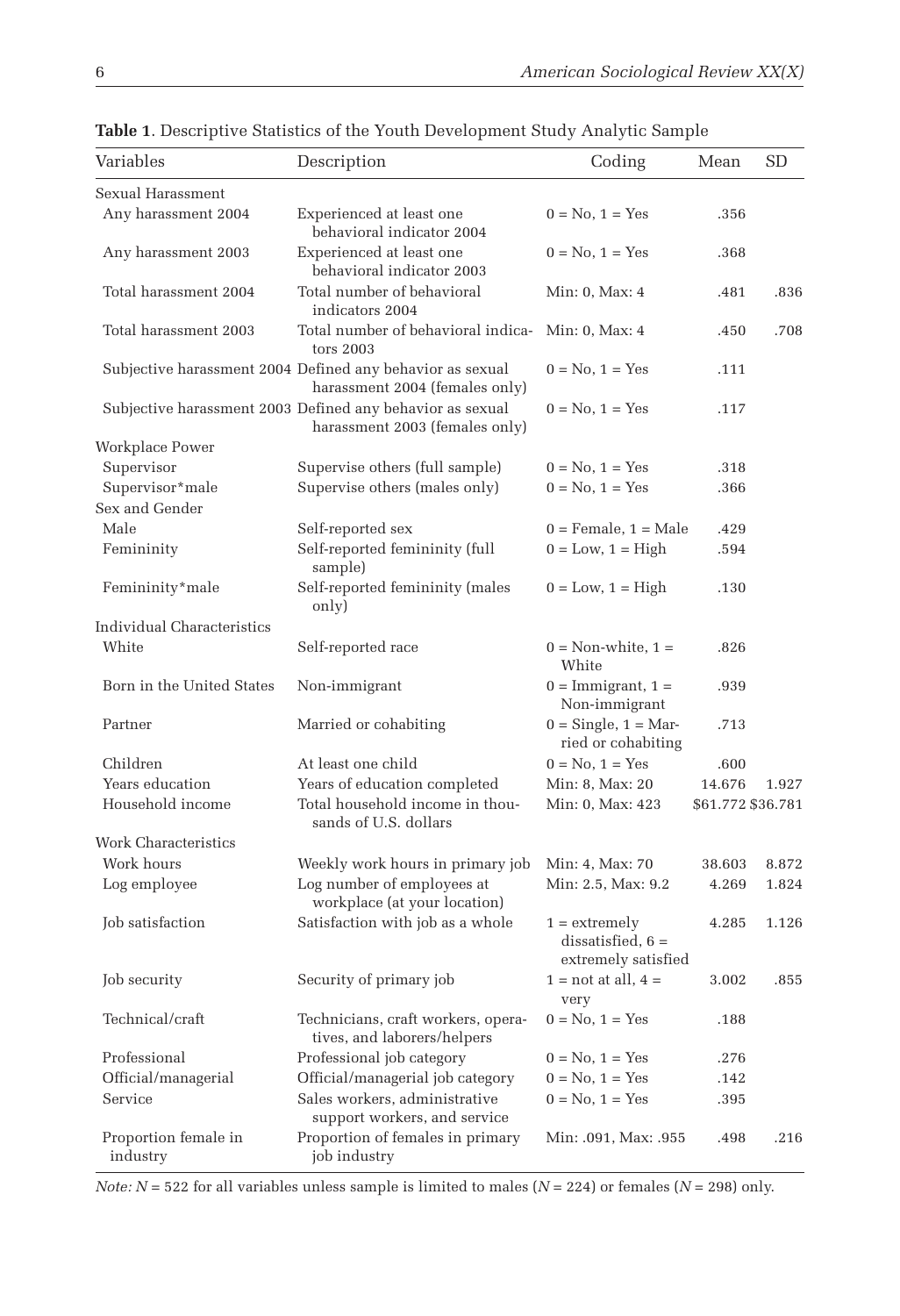national origin (94 percent U.S. born). Some studies show that women of color are more likely targets or experience more virulent forms of harassment (Mansfield et al. 1991; Ortiz and Roscigno 2009; Welsh et al. 2006), while other studies find few racial differences in harassment (e.g., Das 2009; De Coster et al. 1999). Qualitative studies considering the intersection of multiple roles, however, suggest that women of color are subject to a racialized form of sexual harassment that may be distinct from that experienced by white women (Buchanan and Ormerod 2002; Texeira 2002).

*Life course characteristics, education, and income*. With regard to family status, single females tend to be targeted more than married females (De Coster et al. 1999; Ragins and Scandura 1995). De Coster and colleagues (1999) theorize that single females are perceived as challenging traditional family structures and are viewed as less protected and more sexually available. As Table 1 shows, 71 percent of our respondents were married or cohabiting, and 60 percent had children. We also include indicators of educational attainment (mean = 14.7 years) and self-reported household income. De Coster and colleagues (1999:29) find that more educated females, who challenge the "economic and status resources traditionally monopolized by males," are more likely to report harassment (see also Das 2009).

*Work characteristics*. Respondents reported their number of weekly work hours and the number of employees in their workplace. People employed in large establishments likely encounter a broader range of individuals at work, and potential harassers may be more inclined to act inappropriately due to the anonymity of large organizations (Chamberlain et al. 2008; De Coster et al. 1999). On the other hand, larger organizations are also most likely to have formal harassment policies in place (Hirsh and Kornrich 2008). Some studies also report a negative correlation between job satisfaction or job security and harassment, although the temporal ordering of these phenomena has not been firmly established (Fitzgerald et al. 1997). Job satisfaction ranges from 1 (extremely dissatisfied) to 6 (extremely satisfied), with a mean of 4.3 corresponding to a response of somewhat satisfied. Job security ranges from 1 (not at all secure) to 4 (very secure). We measure job satisfaction and job security in 2003, rather than 2004, because experiencing harassment may affect both measures. We also include dummy variables for primary occupation based on the Census 2000 Special EEO Tabulation (U.S. Census Bureau  $2006$ .<sup>7</sup> Finally, we derived the proportion of female workers in respondents' industries from 2004 U.S. Census estimates (U.S. Department of Labor 2009).

#### *Method of Analysis*

We first present results from logistic regression models predicting *any* sexual harassment. Second, we use negative binomial regression to predict the *number* of harassing behaviors. We apply a count model because this outcome is highly skewed (and we use a negative binomial rather than a Poisson because of overdispersion in our sample). Next, we use logistic regression to predict *subjective* harassment, contrasting these results against the preceding behavioral models.

Each equation includes a lagged dependent variable for prior sexual harassment. This approach provides a strong control for stable, person-specific characteristics (such as family origins) that may influence both the independent variables and sexual harassment. Our models take the following form:

$$
log [P(Haras_{i2004} = 1)/P(Haras_{i2004} = 0)] = \alpha + \beta_1
$$
Supervisor<sub>i2004</sub><sup>+</sup>  $\beta_2$  Harass<sub>i2003</sub><sup>+</sup> . . . +  $\beta_k$ X<sub>i2004</sub> +  $\epsilon$ 

where *i* represents individual respondents, *Harass* indicates the probability of experiencing harassment in 2004 (and the corresponding lagged item from 2003), *Supervisor* represents the dichotomous workplace authority measure, *X* denotes other explanatory variables, β signifies effects of the independent variables, α represents a constant term, and ε is the error.<sup>8</sup> Our negative binomial models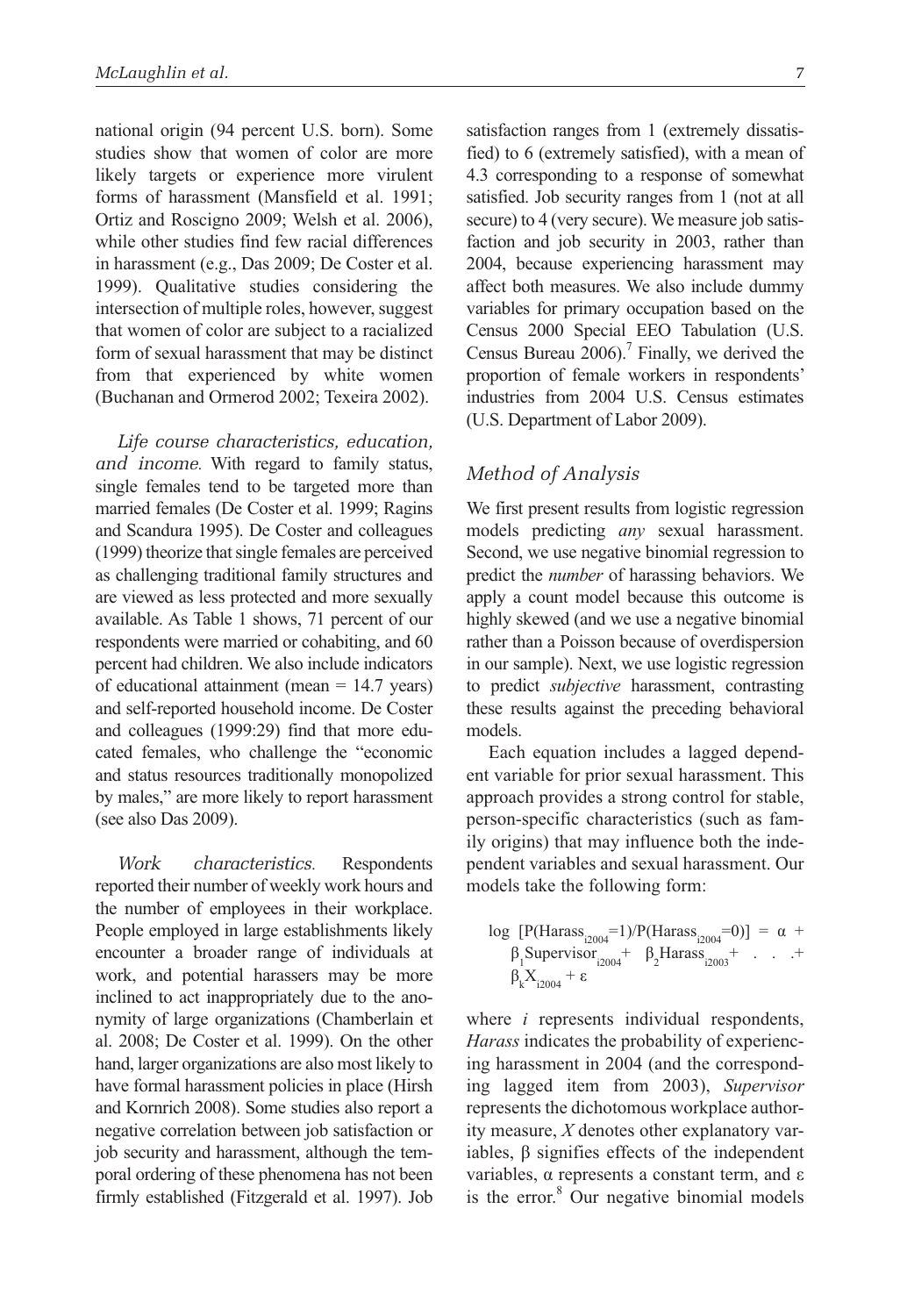adopt a parallel strategy, assessing more varied, frequent, or severe harassment.

A total of 582 working respondents answered our sexual harassment questions in both the 2003 and 2004 waves of the YDS. To minimize missing data for independent variables, we substituted responses from up to two prior survey waves  $(2002 \text{ and } 2003)^9$ Although this method of addressing missing data relies on a stability assumption (see Allison 1995:147–150, 2002), it is preferable to imputation-based approaches when the time between observations is relatively short. This strategy resulted in a final analytic sample of 522 cases. Our examination of variance inflation factors (VIF) indicates some degree of multicollinearity in the final models, largely due to the covariation between education, work hours, nativity, job satisfaction, and job security. We include these variables in the models in Table 2 because of their substantive importance, but all results bearing on our three hypotheses remain robust to specifications that exclude various subsets of these predictors (see Table S1 of the online supplement [http://asr.sagepub.com/supplemental]).

After discussing our regression results, we turn to respondents' own accounts to detail the processes linking harassment, gender, and power. Our survey data cannot show how manifold and mutually reinforcing identities intersect, because it is difficult to keep sight of respondents as a whole when controlling for individual characteristics (Shields 2008; see also Choo and Ferree 2010). Careful qualitative research can reveal how identities intersect, the social structures within which they are performed and created (e.g., Bettie 2003; Gonzalez-Lopez 2005), and the mechanisms linking cause and effect in the social world (Gross 2009). We statistically model some of these intersecting relationships, but our qualitative data are better suited to this task.

To analyze our interview data, we used the data management and analysis program NVivo. We initially coded data according to themes outlined in our interview guide. After completing the first round of coding, we reviewed each transcript, looking for common

themes and coding like categories of data together. We labeled these passages, or "meaning units" (Weiss 2004), with names denoting the themes present within each. The first author then re-read all 33 transcripts to ensure that the chosen excerpts accurately reflected the interview sample as a whole, with a special focus on themes bearing on our major hypotheses: women in authority positions, gender identity, and male-dominated industries and occupations.

# **Survey Predictors Of Sexual Harassment**

Table 2 shows estimates predicting the likelihood of experiencing *any* sexually harassing behaviors (Models 1 and 2), the number of harassing behaviors experienced (Models 3 and 4), and the likelihood of subjectively defining these experiences as sexual harassment (Models 5 and 6). Although YDS respondents selfreported harassing experiences, there is great ambiguity in the meaning and interpretation of these events. The first four models identify individuals most likely to experience harassing behaviors, but they do not tell us whether targets themselves considered this to be sexual harassment. Over one-third of our sample reported at least one behavioral indicator of harassment in 2004, yet only 7 percent subjectively reported experiencing sexual harassment (11 percent of females but only 1 percent of males). The final two models in Table 2 concern subjective harassment, which represents a higher threshold than the behavioral measures. Here, we can be confident that reports do not reflect desired sexual banter or behavior that was reciprocated by targets. Because the process of defining and labeling behaviors as sexual harassment varies by sex (Uggen and Blackstone 2004) and few males reported experiencing harassment, we focus this analysis on females only. We also exclude nativity from these models because the small number of female immigrants led to unstable estimates.

Consistent with our first hypothesis, supervisory authority has significantly different effects for males and females. Under the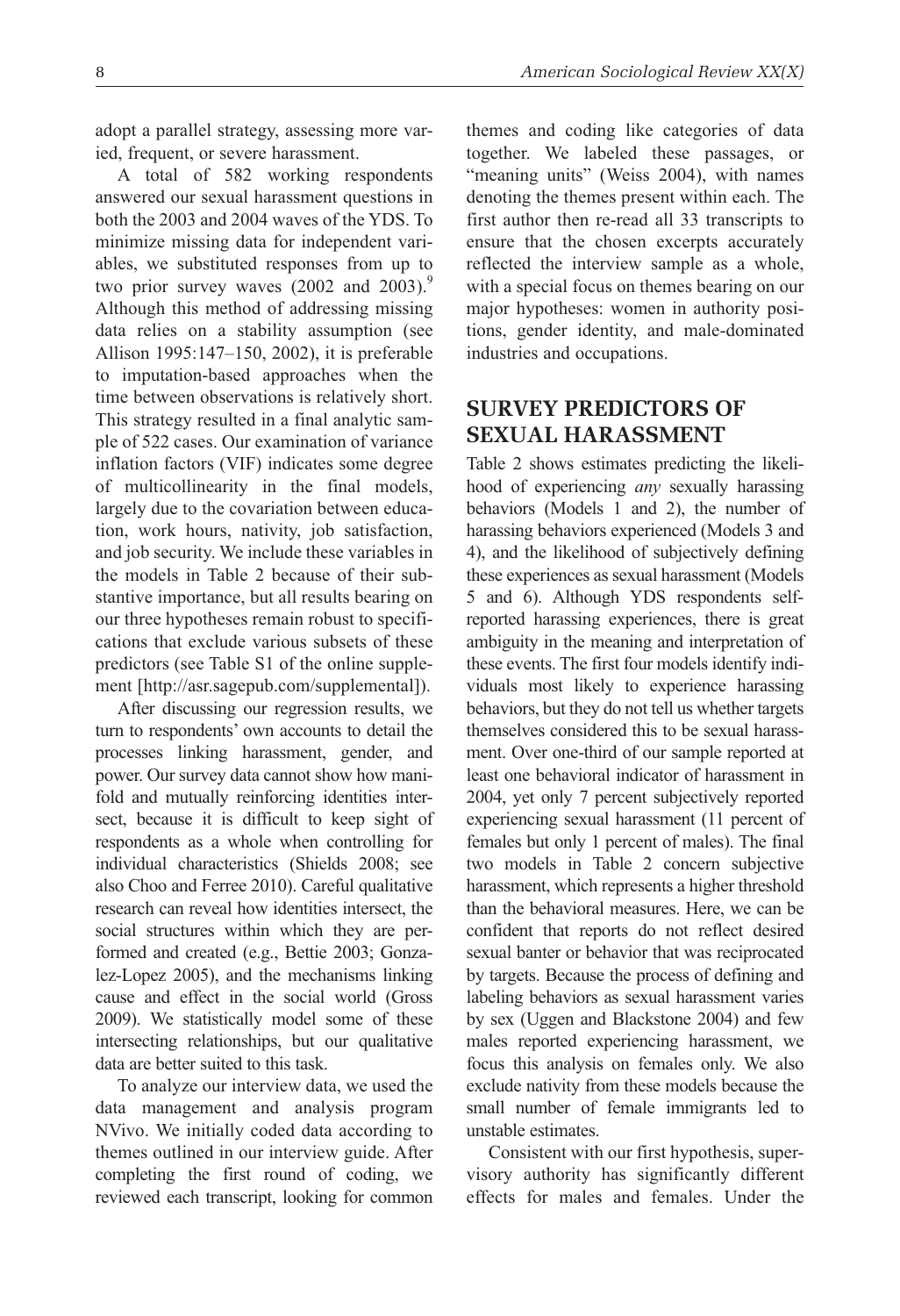|                                         | Any Harassing<br>Behaviors (Logit) |                   | Number of Harass-<br>ing Behaviors (Nega-<br>tive Binomial) |                   | Subjective<br>Harassment:<br>Females Only (Logit) |                |
|-----------------------------------------|------------------------------------|-------------------|-------------------------------------------------------------|-------------------|---------------------------------------------------|----------------|
|                                         | Model 1                            | Model 2           | Model 3                                                     | Model 4           | Model 5                                           | Model 6        |
| Workplace Power                         |                                    |                   |                                                             |                   |                                                   |                |
| Supervisor                              | $.833**$                           | $.868**$          | $.642**$                                                    | $.547**$          | $1.112*$                                          | $1.245**$      |
|                                         | (.289)                             | (.317)            | (.221)                                                      | (.207)            | (.440)                                            | (.463)         |
| Supervisor*male                         | $-.938*$                           | $-1.030*$         | $-.624$                                                     | $-.566$           |                                                   |                |
|                                         | (.416)                             | (.461)            | (.344)                                                      | (.325)            |                                                   |                |
| Sex and Gender                          |                                    |                   |                                                             |                   |                                                   |                |
| Male                                    | $-.948$                            | $-1.139$          | $-.991*$                                                    | $-.522$           |                                                   |                |
|                                         | (.570)                             | (.617)            | (.389)                                                      | (.374)            |                                                   |                |
| Femininity                              | $-1.176*$                          | $-1.336*$         | $-.772*$                                                    | $-.389$           | 1.261                                             | .995           |
|                                         | (.544)                             | (.595)            | (.350)                                                      | (.336)            | (1.103)                                           | (1.111)        |
| Femininity*male                         | 1.690*                             | 1.826*            | $1.122*$                                                    | .673              |                                                   |                |
|                                         | (.690)                             | (.754)            | (.511)                                                      | (.485)            |                                                   |                |
| Industry Sex Composition                |                                    |                   |                                                             |                   |                                                   |                |
| Proportion female                       | $-.336$                            | $-.475$           | $-.702$                                                     | $-.634$           | $-2.501*$                                         | $-2.540*$      |
|                                         | (.512)                             | (.561)            | (.426)                                                      | (.402)            | (.977)                                            | (1.029)        |
| Past Sexual Harassment                  |                                    |                   |                                                             |                   |                                                   |                |
| Sexual harassment (one-year lag)        |                                    | $1.887**$         |                                                             | $.614**$          |                                                   | $1.944**$      |
|                                         |                                    | (.214)            |                                                             | (.088)            |                                                   | (.489)         |
| Individual Characteristics              |                                    |                   |                                                             |                   |                                                   |                |
| White                                   | $-.444$                            | $-.255$           | $-.436*$                                                    | $-.399*$          | $-.078$                                           | .260           |
|                                         | (.269)                             | (.292)            | (.208)                                                      | (.193)            | (.515)                                            | (.550)         |
| Born in United States                   | $.998*$                            | .855              | .359                                                        | .337              |                                                   |                |
|                                         | (.482)                             | (.506)            | (.367)                                                      | (.347)            |                                                   |                |
| Partner                                 | $-.221$                            | .021              | $-.311$                                                     | $-.210$           | $-.037$                                           | .040           |
|                                         | (.241)                             | (.266)            | (.200)                                                      | (.188)            | (.485)                                            | (.508)         |
| Children                                | .005                               | $-.008$           | .196                                                        | .191              | $-.061$                                           | .166           |
|                                         | (.221)                             | (.243)            | (.186)                                                      | (.175)            | (.448)                                            | (.468)         |
| Years education                         | .022                               | .036              | $-.015$                                                     | $-.020$           | $-.137$                                           | $-.117$        |
|                                         | (.058)                             | (.063)            | (.047)                                                      | (.044)            | (.128)                                            | (.128)         |
| Household income (\$1000s)              | $-.001$                            | $-.002$           | .001                                                        | .000              | .005                                              | .005           |
|                                         | (.003)                             | (.003)            | (.002)                                                      | (.002)            | (.005)                                            | (.005)         |
| Work Characteristics                    |                                    |                   |                                                             |                   |                                                   |                |
| Work hours                              | .006                               | .016              | .005                                                        | .007              | .005                                              | $-.004$        |
|                                         | (.012)                             | (.013)            | (.010)                                                      | (.009)            | (.024)                                            | (.025)         |
| Log number of employees                 | .090                               | .048              | .055                                                        | .049              | .040                                              | .064           |
|                                         | (.053)                             | (.058)            | (.043)                                                      | (.040)            | (.101)                                            | (.107)         |
| Job satisfaction                        | $-.164$                            | $-.136$           | $-.087$                                                     | $-.083$           | $-.116$                                           | $-.027$        |
|                                         | (.085)                             | (.094)            | (.070)                                                      | (.066)            | (.164)                                            | (.179)         |
| Job security                            | $-.038$                            | $-.067$           | .001                                                        | .007              | $-.029$                                           | $-.101$        |
|                                         | (.115)                             | (.126)            | (.093)                                                      | (.088)            | (.226)                                            | (.245)         |
| Professional (v. tech/craft)            | $-.256$                            | $-.205$           | $-.152$                                                     | $-.099$           | .307                                              | .364           |
|                                         | (.345)                             | (.373)            | (.282)                                                      | (.266)            | (.892)                                            | (.922)         |
| Official/managerial (v. tech/<br>craft) | $-.353$                            | $-.467$           | $-.393$                                                     | $-.384$           | $-1.101$                                          | $-.937$        |
|                                         | (.373)                             | (.407)            | (.314)                                                      | (.298)            | (1.034)                                           | (1.056)        |
| Service (v. tech/craft)                 | .124<br>(.300)                     | $-.012$<br>(.326) | .041<br>(.245)                                              | $-.040$<br>(.230) | .247<br>(.837)                                    | .315<br>(.882) |
| Constant                                | .005                               | $-1.008$          | .543                                                        | $-.308$           | $-.580$                                           | $-1.280$       |
|                                         | (1.255)                            | (1.361)           | (.974)                                                      | (.920)            | (2.709)                                           | (2.802)        |
| Log Likelihood                          | $-323.957*$                        | $-281.255***$     | $-469.897*$                                                 | $-446.395**$      | $-97.092$                                         | $-89.492**$    |
| Number of Observations                  | 522                                | 522               | 522                                                         | 522               | 304                                               | 304            |
|                                         |                                    |                   |                                                             |                   |                                                   |                |

**Table 2**. Logit and Negative Binomial Models Predicting Three Measures of Sexual Harassment

*Note*: Standard errors in parentheses.  ${}^*p$  ≤ .05; \*\* *p* ≤ .01 (two-tailed tests).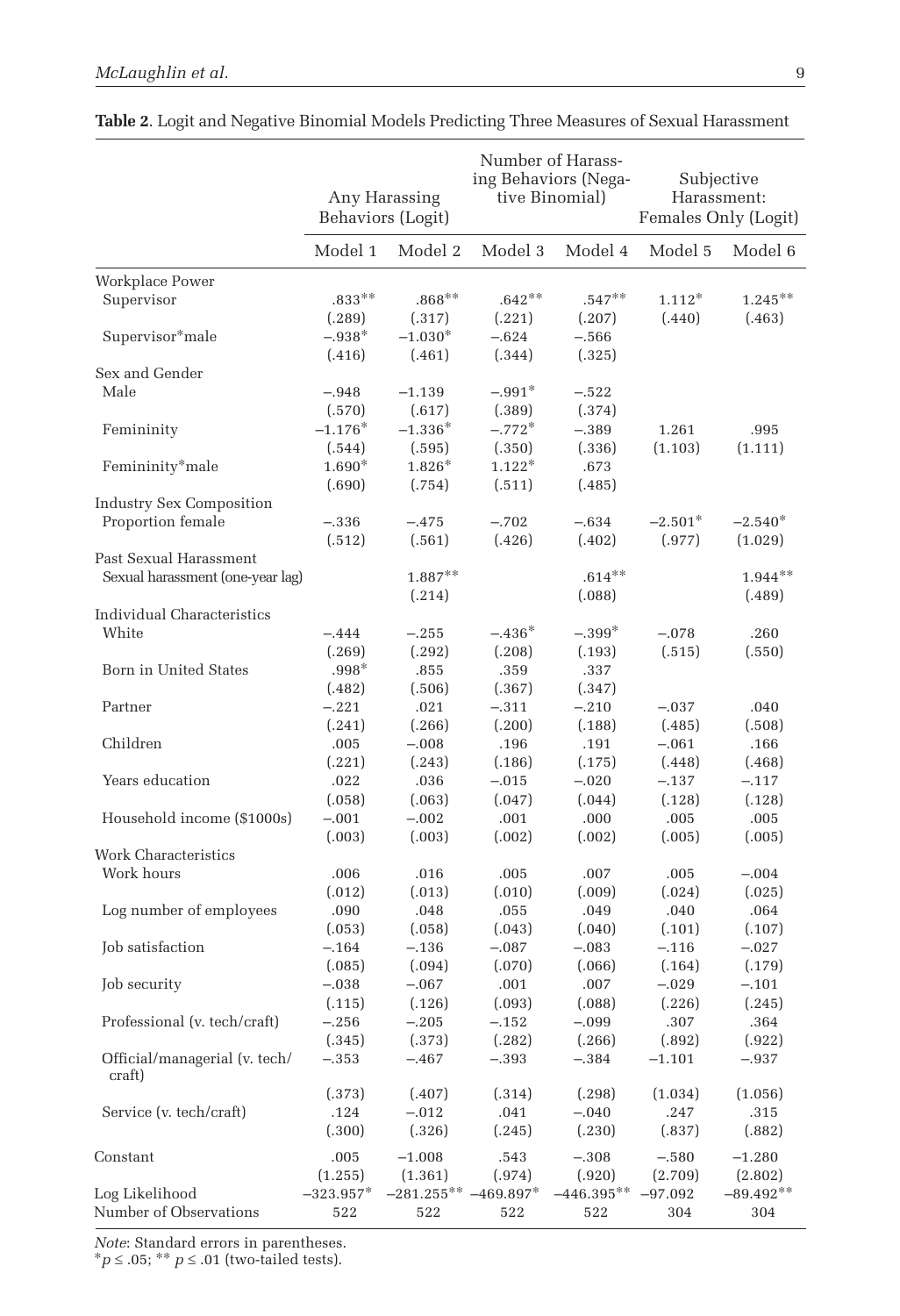interaction coding in Models 1, 2, 3, and 4, the main *supervisor* and *femininity* coefficients indicate effects for females, and the *supervisor\*male* and *femininity\*male* interactions show the difference in effects for males and females. In all models, workplace power is a significant predictor of harassment for females. Even with the strong control for past harassment, female supervisors are 138 percent more likely to experience any harassing behaviors ( $e^{.868} = 2.38$  in Model 2), they report a rate of harassment 73 percent greater than that of nonsupervisors  $(e^{.547} = 1.73)$  in Model 4), and they are nearly three and a half times as likely to subjectively interpret these experiences as sexual harassment  $(e^{1.245})$ 3.47 in Model 6). The interaction of sex and supervisory authority (*supervisor\*male*) is significant in Models 1 and 2 but falls just short of standard significance levels in Models 3 (*p* = .070) and 4 (*p* = .066). Taken together, these results suggest that not only are female supervisors more likely to experience harassing behaviors (Models 1 and 2) and to label them as such (Models 5 and 6), but they also report a more varied and sustained form of harassment (Models 3 and 4). $^{10}$ See Appendix Table A1 for a descriptive comparison of females and males by supervisory status.

We find mixed support for our second hypothesis regarding gender conformity. In Models 1, 2, and 3, more feminine females are less likely to report harassment. The *femininity\*male* interaction also signals a significant sex difference in the effect of femininity. Addition of the lagged measure in Model 4, however, reduces the estimated effects below standard significance levels. $<sup>11</sup>$ </sup> This pattern could indicate a spurious relationship in Model 3 or it could be indicative of statistical overcontrol in the lagged models. Either way, the effect of femininity and its interaction with sex is less robust than the effect of authority position and its interaction with sex.

Industry sex ratio, however, emerges as a significant predictor of subjective harassment in Models 5 and 6, lending support to our

third hypothesis. In the trimmed models reported in Table S1 of the online supplement, industry sex composition is also a significant predictor of the number of harassing behaviors. These findings may reflect, in part, the different nature of harassing behaviors in male-dominated work settings. As suggested by our interview data (see below), behaviors such as suggestive stories or inappropriate comments about women's bodies may be interpreted as more menacing, malicious, or degrading at jobsites where women are socially and numerically isolated. Just as industry sex ratio is predictive only of subjective harassment, it is also plausible that when women are surrounded by men, they may interpret behaviors differently and be more likely to label sexualized behaviors as harassment than will women in more gender-balanced settings.

Our statistical control for whether respondents experienced sexual harassment in the previous year is a strong and significant predictor in all models, which likely captures stable individual differences in legal consciousness as well as stability in targeting. Respondents who reported any harassing behaviors in 2003 were over six and a half times as likely to report harassing behaviors in 2004 ( $e^{1.887} = 6.60$  in Model 2); respondents who were subjectively harassed in 2003 were seven times as likely to report subjective harassment the following year  $(e^{1.944} = 6.99)$  in Model 6). This lagged measure is perhaps most important in models predicting subjective harassment, because the lag effectively controls for stable within-person characteristics that may influence whether a person interprets an event as sexual harassment or dismisses it as sexual banter.

Moving to individual characteristics, we observe little difference in the likelihood of reporting any harassing behaviors by race, although the rate of harassment among whites is lower than for persons of color in Models 3 and 4. Respondents born in the United States are also more likely to experience harassment in Model 1, although this effect diminishes with the introduction of the lagged dependent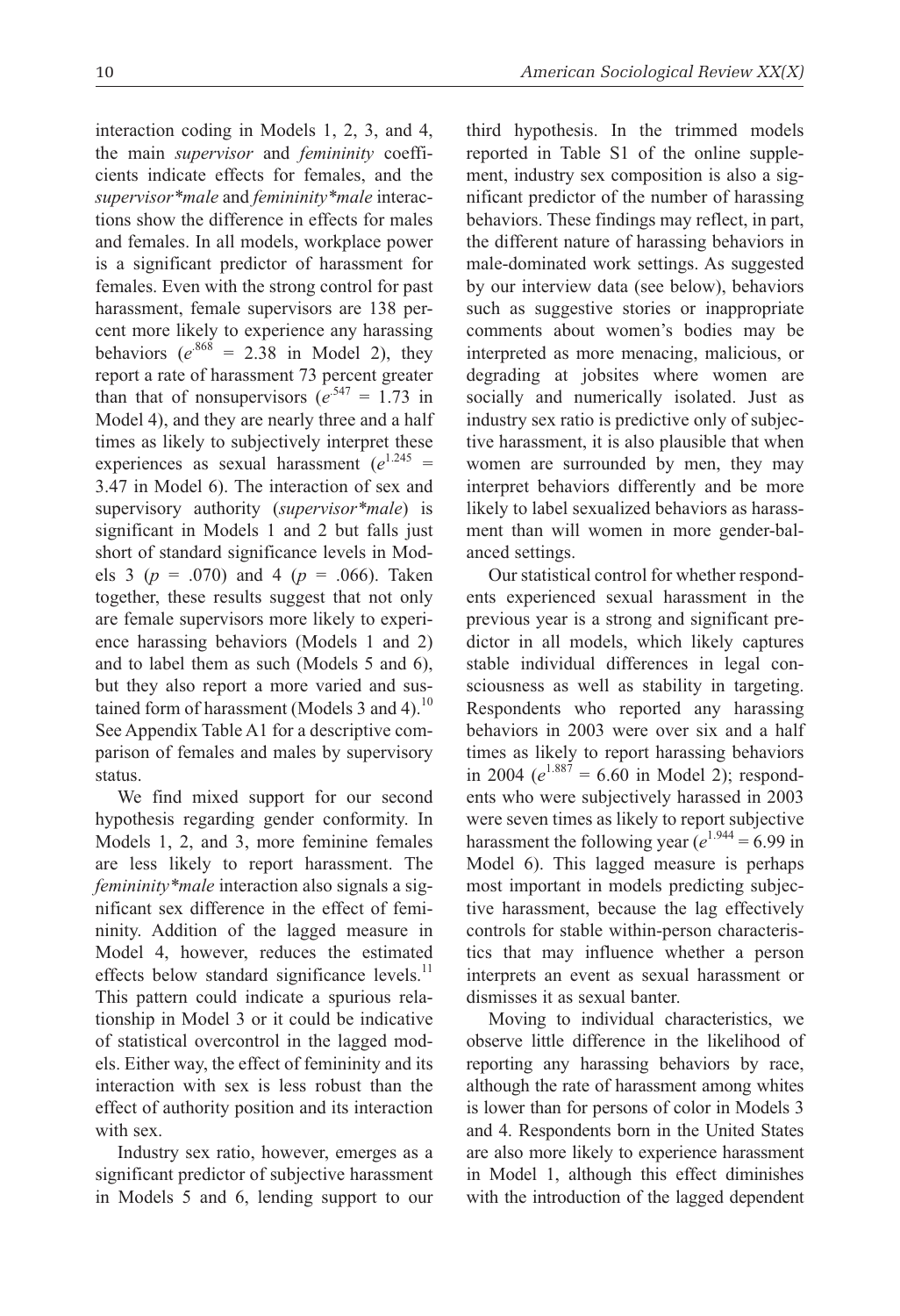variable. In separate analyses, we examined how sex, supervisory authority, and race intersect to shape harassment experiences (see Table S3 of the online supplement). Among white females, 47 percent of supervisors and 29 percent of nonsupervisors reported at least one harassing behavior ( $p < .01$ ). Workplace power does not significantly increase the odds of harassment for females of color, but it does not serve as a protective factor either: 43 percent of supervisors and 45 percent of nonsupervisors experienced harassing behaviors. We observe no significant differences among males. These results suggest that harassment is not a unidimensional experience, shaped by just one aspect of a person's identity. Instead, as demonstrated by intersectionality scholars such as Crenshaw (1991) and Collins (2004), these dimensions operate simultaneously to produce inequalities.

# **Why And How Authority, Gender, And Composition Matter**

Our quantitative analyses establish the basic empirical relations, but we turn to qualitative interviews with YDS participants to delineate why and how these relations matter. To learn more about the processes connecting gender and power, we present respondents' accounts of harassment in the context of our three hypotheses: (1) experiences of women in positions of authority; (2) experiences of workers who do not conform to culturally dominant expectations of gender; and (3) patterns of harassment in male-dominated industries and occupations.

#### *Women in Authority*

Consistent with our quantitative analyses, the women we interviewed provided concrete examples of how their supervisory status led to harassment. Marie, a project manager on a construction site, felt she was targeted because she worked as a supervisor in a male-dominated industry. She told us she needed to tolerate some harassment to keep her job and maintain working relationships with colleagues: "If you wanted to leave, sure, you could file a claim or do whatever . . . but if you want to stay at the job . . . you kind of feel like you have to put up with [it]."

Several women told us that men questioned their ability to effectively supervise others, and Marie was no exception. One older subcontractor explicitly told her, "This isn't the job for a woman." Having just walked him through the requirements of some complex paperwork, Marie said, "I think he just thought I was being a nag and that I didn't know what I was doing." Later in the interview, she said, "*Just being a female in management is difficult, and guys don't like it*—especially the guys that work in the field. They think that women should be secretaries" (emphasis added). Marie's experiences echo findings by previous researchers (e.g., Eisenberg 2001; Quinn 2002) that men's harassment of women has more to do with keeping women "in their place" and marking their own turf than with sexual attraction or arousal.

Holly, the first woman in upper management at her manufacturing firm, also heard derogatory remarks from men at work. Her subordinates sometimes joked, "If we had somebody with balls in this position we'd be getting things done." Holly was sexually harassed by a client at a company dinner, being groped throughout the evening by the vice president of an influential firm. She explained, "I didn't know who this guy was, I had no idea. I'm just sittin' next to him and I'm the only girl at the table. . . . And he'd put his arm around me and pull me towards him and, kind of uncomfortable, and I'd push away. And he kept saying . . . 'Oh, I love her. She's beautiful.'" Holly continued, "He just kept going on and touching me and put his hand on [my] leg very forcefully and then he was playing the game of trying to unhook the bra with two fingers, which he did after I tried to get up and get away."

If Holly had not been a supervisor, she would not have been invited to this evening event. Management positions in many manufacturing industries continue to be dominated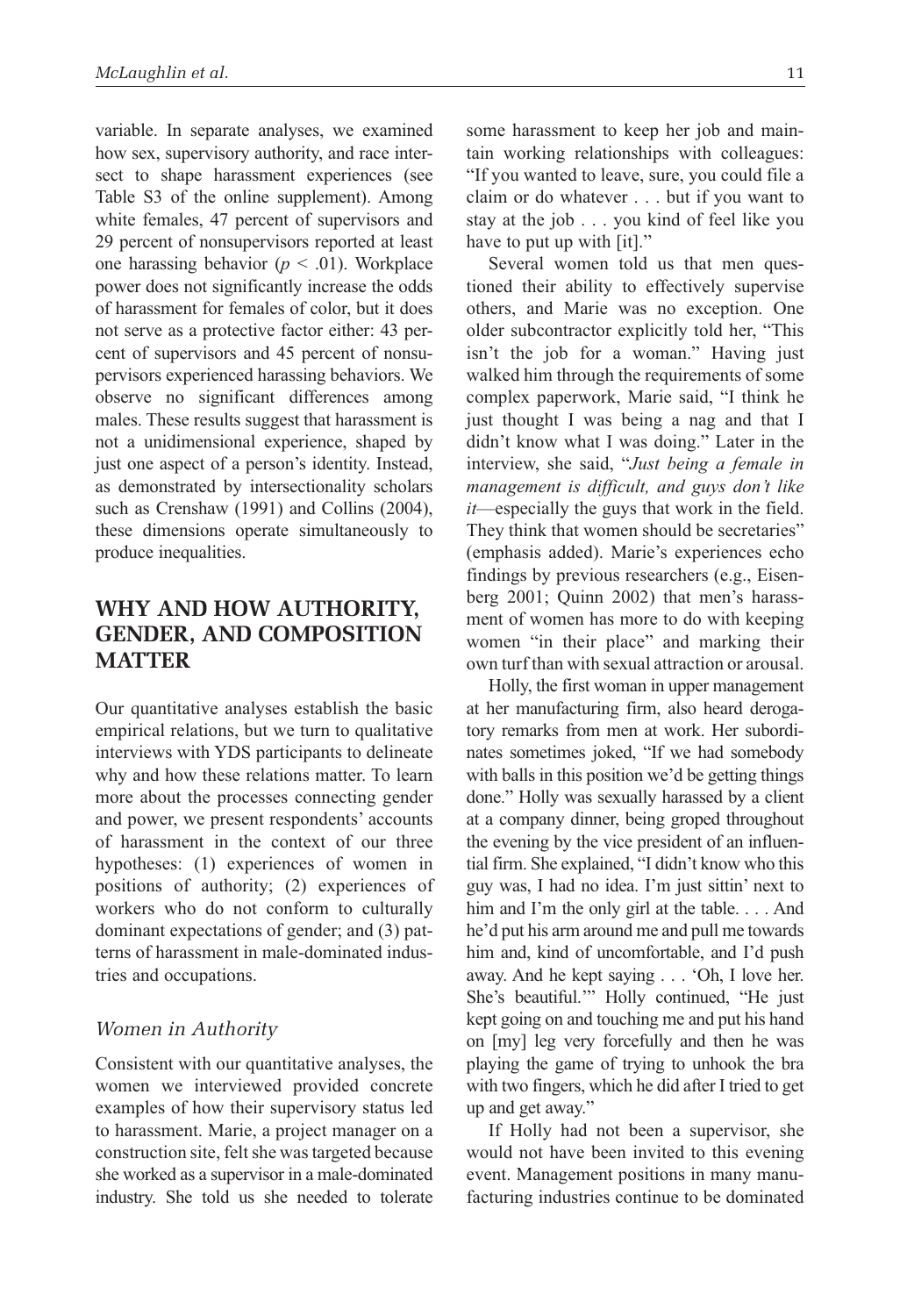by men (Hultin 2003; Williams 1992), and supervisors like Holly are often the only women in the room. Holly explained how she was targeted because "*I was the only girl there.* There were no other girls. Like I said, there's a female in management in customer service but there's always been a girl in management in customer service. But many of the positions above that, which are directly below our owner, *there's not been a woman in any of those positions in eons*" (emphasis added).

Holly suggested her isolation as a woman in management may have been a key mechanism linking her supervisory status to her harassment. Her story also shows how hegemonic masculinity operates through collective practice (Connell 1987; Martin 2006; see also Pascoe 2007 on compulsive heterosexuality). Although her co-workers noticed the harassment, it went on for hours before anyone took action to stop it. Even after others stepped in, it was only to encourage Holly, and not her harasser, to leave the event:

Somebody from our company noticed that [the client] had his hands all over my lap and [my co-worker] goes, "Where are his hands?" and I go, I was sitting like this [shows her legs crossed tightly] and I go, "Exactly where you think they are." And I pushed [the client] away and so that's when [my co-worker] realized and motioned and said, "I want the bill. We're outta here."

Although Holly left after their bill arrived, the men (including the co-worker who intervened) stayed behind for drinks at the bar. No one other than Holly directly confronted her harasser that evening. Several colleagues made it clear *to Holly* that they did not condone the client's behavior, but they did not speak out against it. Instead, they privately and individually took her aside and urged her to leave. To the extent they played the role of protectors, Holly's colleagues further undermined her authority.

Several other participants told us of contrapower harassment from subordinates and clients that similarly undermined their authority. Jordan, a police officer, was subverted by another officer when they were dispatched to a loud party. Her colleague was demeaning to women in addressing the young men at the party: "Kinda talking bad about women, you know, referring to them as broads . . . and here I'm the only woman, I'm a cop, and it's like you know, you're not really giving these college kids any reason to show me any respect." Other participants witnessed or experienced contrapower sexual harassment against women in diverse work settings. Jerry, a correctional officer, told us how prisoners would stand naked at the front of their cells and masturbate in front of women officers. Cam told us that when he worked as a youth counselor, a teen ejaculated in a condom and then threw it at a woman counselor who "cried a lot and she quit the job." Similar experiences were reported by Janice, a high school teacher who was targeted by a student, and by Nate, who told us of a woman produce manager targeted by a delivery person.

Both interview and survey data suggest that experiences of harassment are far more varied than the "typical harassment scenario" of a male boss and a female subordinate. Although data on harassers are notoriously difficult to obtain and analyze, our surveys provide some insight into the relative power of both parties in the harassment dyad. To illustrate, Figure 1 reports the number of YDS survey respondents who experienced "staring or leering" by a supervisor, co-worker (of equal or subordinate status), or customers or clients. The most common scenario involved male harassers and female targets, followed by male harassers and male targets. The figure also reports the percentage of supervisors, co-workers, and clients within each harasser/ target dyad, although we caution that percentages are based on a small number of cases (as indicated on the *y-*axis). In all scenarios, staring and leering by co-workers and clients, rather than supervisors, make up the great majority of these accounts. This general pattern holds across most of the other harassing behaviors, although frequencies vary widely.

In supplementary analyses (see Table S4 of the online supplement), female supervisors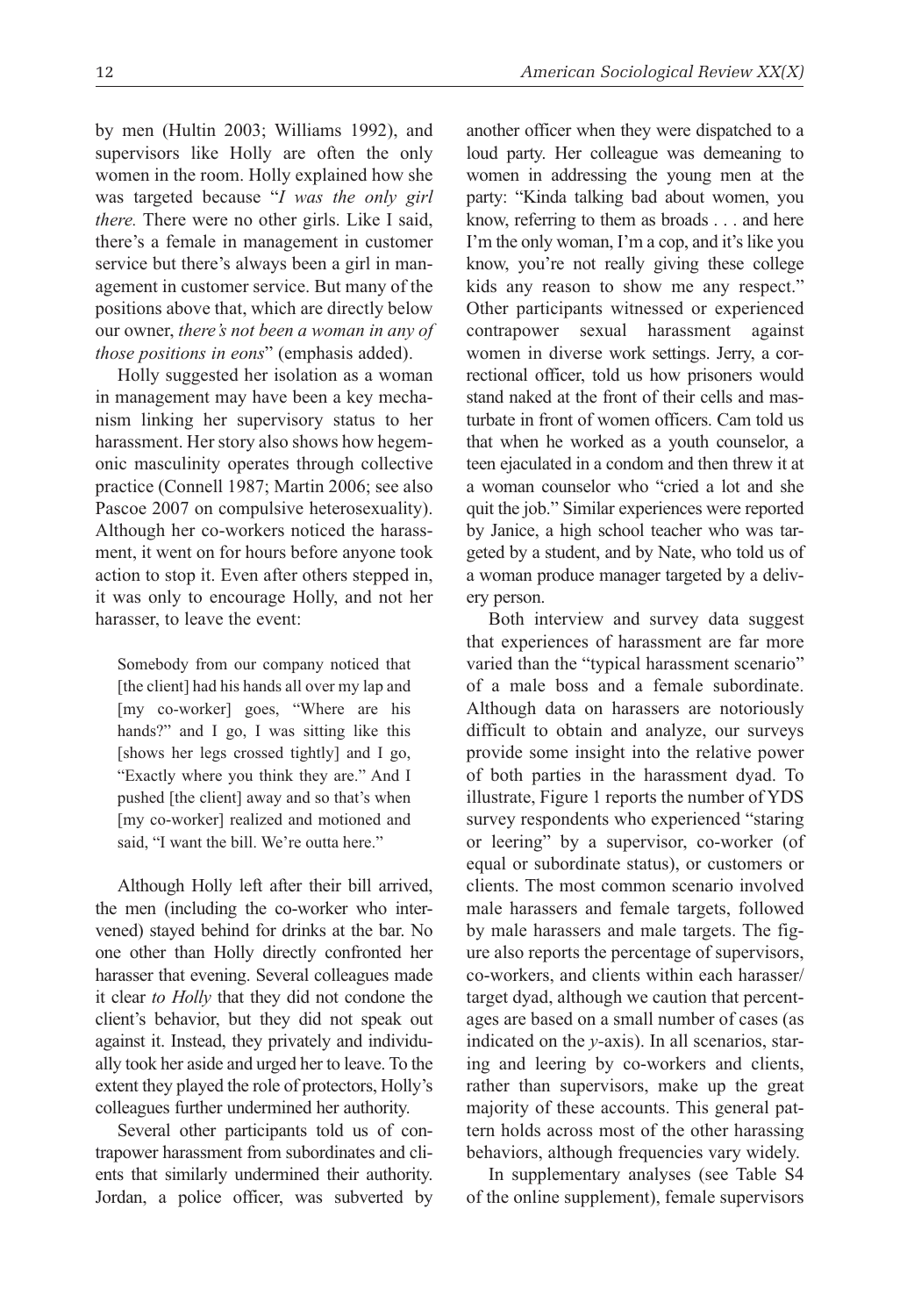

**Figure 1.** Characteristics of Harassers and Targets for Staring or Leering Item *Note*: Because workers may experience harassment from multiple parties, some reported multiple scenarios for each behavior.

are consistently more likely than female nonsupervisors to experience harassing behaviors, whether from male or female supervisors, co-workers, or clients. This difference is especially pronounced for harassment by male co-workers ( $p < .05$ ). Male supervisors, in contrast, are no more or less likely to experience harassment than are other male workers. Different dynamics could be driving the behavior of various categories of harassers, depending on their structural location relative to female supervisors. Nevertheless, women in authority appear to elicit a power-threat response—especially from below, but perhaps more generally as well. The same forces that exclude women from management positions continue to operate even after women obtain supervisory authority. Both our qualitative and quantitative data suggest that the robust differences in harassment between women supervisors and nonsupervisors are largely driven by harassment from co-workers or subordinates.

## *Sexual Orientation and Expressions of Femininity*

Results shown in Table 2 suggest a less consistent link between gender nonconformity and the three harassment outcomes. This provides partial support for Connell's theory of hegemonic masculinity, which emphasizes the significance of gender performance and the negative sanctions elicited by departures from gender expectations. As Marie's experience on the construction site, Jordan's work in law enforcement, and the following interviews with male participants demonstrate, sexual harassment often occurs in group settings where "boys will be boys" and workers are targeted for gender nonconformity.

Seth, a journalist who rated himself as more feminine than most other male respondents on our survey, described a "news guy" who targeted him for not behaving more aggressively. He also recalled a restaurant job where sexist comments were part of everyday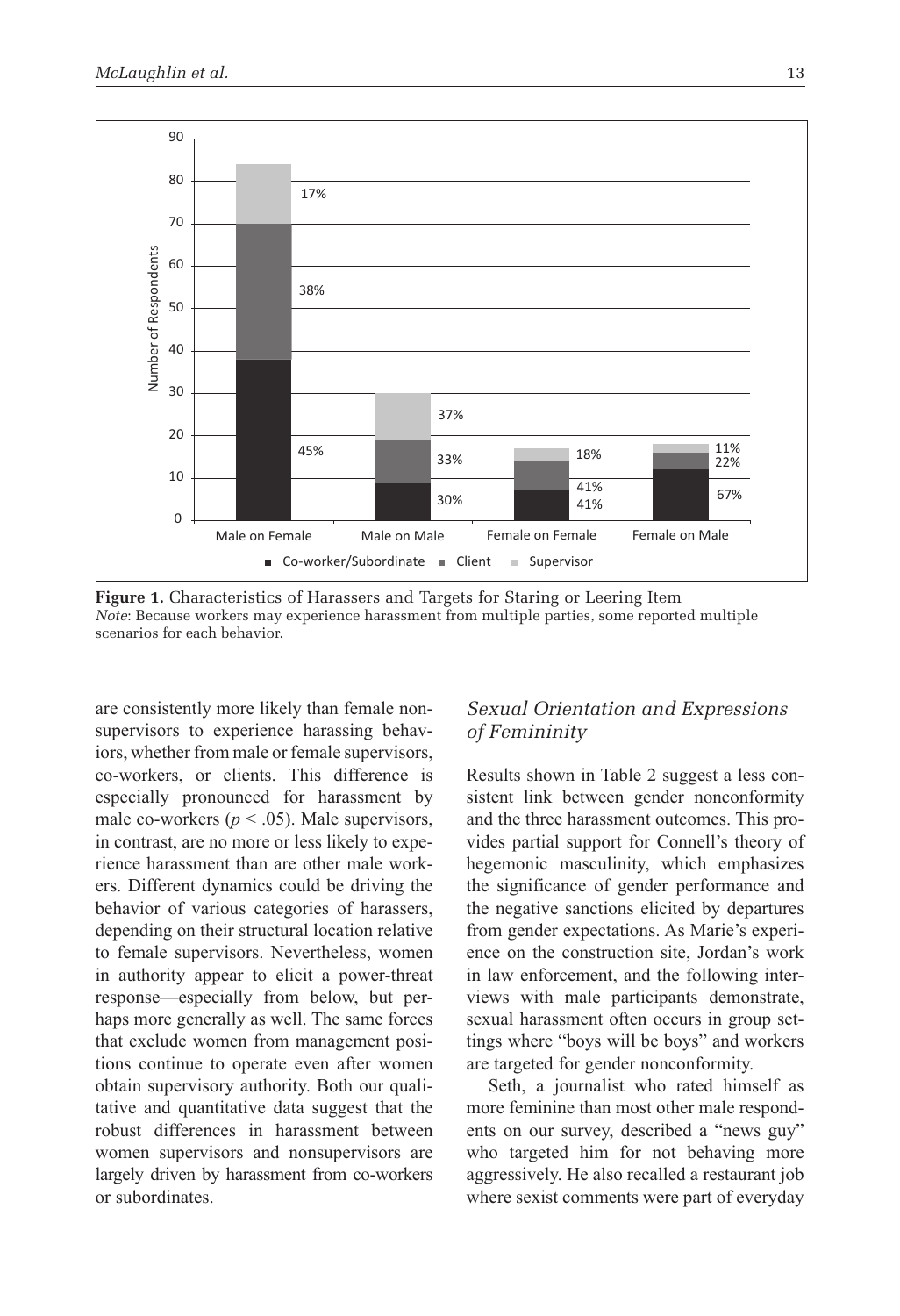interaction: "I can remember [the owner] kind of ribbing men, gay men that were working there, in sort of a patronizing way. . . . With men his attitude was sort of manifest as a sort of dominance thing." Similarly, Cam told us of a co-worker harassed "because of the way he moves, the way he dress, they call him [a] faggot, and they spit on him, they manipulate him."

Dan, who also reported being more feminine, was taunted about his sexuality by coworkers at a post office. Although he identified as heterosexual, they would say "'you're gay' and stuff like that." When sexual material came through the mail, his co-workers would make inappropriate comments and "they'd cut photos of some of the post office guys and put the heads on the bodies of models and stuff like that." Dan told us about a co-worker who was targeted because "he had tendencies, and I think they kind of focused on him because they thought 'okay, you like men.'" Dan was unaware of this worker's sexual orientation, but he told us his co-worker was "more feminine" and isolated because he "hung out with women more than men."

Men's collective practice of masculinity similarly undermined women's authority during Lisa's time working in an advertising agency. Like the fictitious ad agency portrayed on the television series *Mad Men*, "the boys" would exclude women from creative decisions, "drink the afternoon away," and visit strip clubs after hours, leaving the lion's share of the day-to-day work for women staff members. When an "obviously gay" temp worker arrived at the agency, he was immediately labeled as an outsider. The top three men at the firm were taken aback by the worker's arrival, and Lisa could tell they were thinking, "Oh my god! There's a gay man in my office!" She added, "I had seen those guys drunk so many times and they were so macho and so misogynistic that I didn't doubt for one *second* that they'd take him out and beat him up. I thought they were *fully* capable of doing that." Later, Lisa's boss told her, "That guy get him outta here or someone's gonna break his legs." Lisa explained the situation to the

temp worker, who later sued the company for wrongful termination. After the case was settled, Lisa believed she was held responsible for the lawsuit. She described how "my responsibilities slowly eked away from me. .

. . Number one, I'm sure some of it was, well, we just can't trust her."

These accounts reveal how putatively "effeminate" men, those perceived to be somehow weak in character or womanlike in their presentation of self (Hennen 2001), are targeted in some work settings. Gender and sexuality were often erroneously conflated in these reports; men were identified as gay simply because of their gender performance. Research on the multiple masculinities enacted by gay men (Connell 1992; Hennen 2008) calls such assumptions into question, of course, as do broader critiques of heterosexuality as an institution (e.g., Ingraham 2008). More generally, our participants' accounts comport with those of previous research (Quinn 2002; Tallichet 1995). Social isolation and what Lisa called a "macho and misogynistic" workplace culture serve as key mechanisms connecting gender performance and harassment—concerns we discuss below in reference to our third hypothesis.

## *Male-Dominated Professions and Occupations*

Earlier, we found only mixed support for our third hypothesis regarding differences across occupational and industrial sectors. Females in predominantly male industries reported significantly greater subjective harassment, with industry composition also approaching significance in the behavioral count models (*p* < .10). Although occupational variables are not predictive in the multivariate models, we observe somewhat more harassment in service work for males and in technical and craft occupations for females.<sup>12</sup>

As Dellinger and Williams (2002) suggest, qualitative work is well-suited for analyzing how the meaning of sexual behaviors varies in different organizational contexts. Like Tallichet's (1995) study of coal miners, our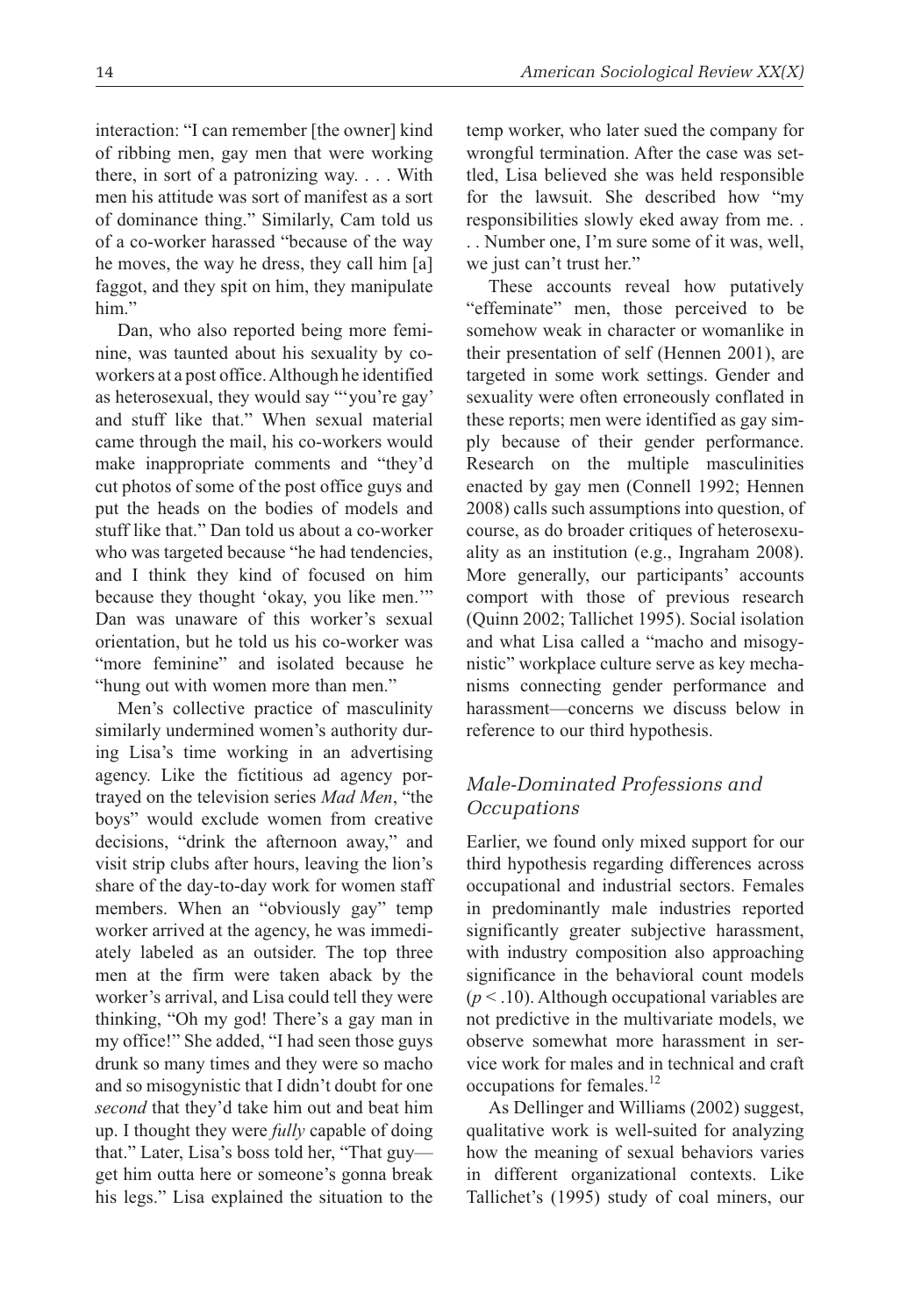interviews show how some men use harassment and discrimination to diminish women employed in masculine occupations. For example, Jordan experienced gender-based discrimination before officially beginning her security job. A co-worker refused to issue her a uniform, saying, "There's no way they hired you for security." Despite this early setback, Jordan eventually became a police officer, describing a work environment that "nonpolice personnel would maybe consider inappropriate. You know everybody probably sees on TV how a lot of the jokes and a lot of the way police officers act can be real callous and can be offensive. . . . There's probably a lot of sexual joking." Jordan encountered co-workers who believed women did not belong in law enforcement. This led to serious and potentially life-threatening discrimination, when a policewoman did not receive the necessary backup from other officers when she responded to calls for service:

She'd get a call and nobody would go to assist. . . . There would be a few people that were okay with her or whatever that would come and assist her but you know for the most part nobody would answer up to go and eventually the dispatcher will assign somebody to go.

Other participants shared similar accounts of male-dominated settings, as when Jenna's manager at a gas station made comments about her body, and the same day, a coworker told a customer, "We'll send Jenna to blow your car." Jenna chose not to confront her co-workers, telling us: "*I was the only female there*. . . . So it's kinda like they work on the buddy system, you know? So the more you say the more you get yourself in trouble" (emphasis added). Some women felt that sexual harassment came with the territory; they tolerated such behavior while attempting to prove themselves as women in these fields. Marie, for example, encountered "constant" sexual advances and frequent catcalls, staring, and inappropriate sexual questions while working in construction. She told us, "Knowing I was going to be at a company like that, I kind of expected it."

Some men we interviewed also experienced sexually harassing behavior in maledominated firms. Rick reported hearing many gay and sex jokes at a printing company. He told us, "I would just sit there and grin but it's just the fact that [the jokes] were so awful that I do remember them." Rick believed the working conditions would have been "less, you know, college dorm room" had women been present. Similarly, John described coworkers' interactions during his military service as "pretty unprofessional" and "inappropriate," adding "you could open up a drawer and there would be a bunch of [Playboy] magazines in there."

Marie, Holly, and other women we interviewed pointed to the particular difficulties they experienced as supervisors in male-dominated industries. In light of these comments, we returned to our survey data to learn how workplace sex composition might affect harassment among supervisors and nonsupervisors. Figure 2 shows the proportion of respondents reporting harassment by supervisory status in predominantly male and female industries (with predominance defined as 50 percent or more workers). Our sample contains too few female supervisors in maledominated industries to detect a significant interaction in the models shown in Table 2, but data show a consistent pattern: female supervisors are more likely to experience harassing behaviors in predominantly male industries (58 percent) than in predominantly female industries  $(42$  percent).<sup>13</sup>

## **Gender, Power, And Beyond**

This multimethod analysis offers the strongest evidence to date on the interaction of sex, gender, and power in predicting sexual harassment (Berdahl 2007a; Connell 1987; Quinn 2002; Uggen and Blackstone 2004). The vulnerable victims perspective suggests that authority acts as a protective factor, exempting women from the suggestive gaze or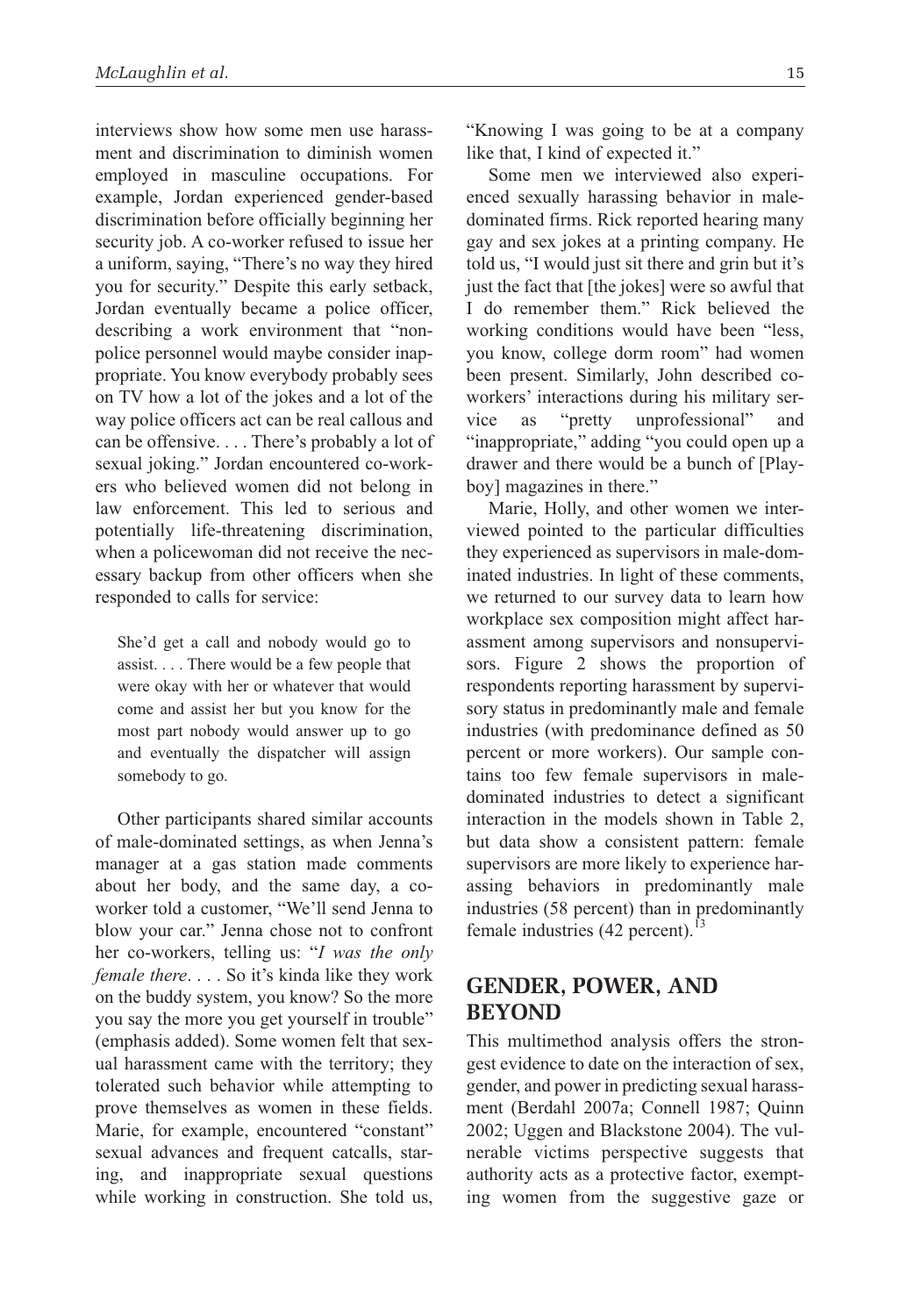

**Figure 2.** Percentage Reporting Any Harassment by Sex, Supervisory Authority, and Industry Sex Ratio

unwelcome touch of co-workers, but we find that supervisory status actually increases women's harassment, in keeping with the power threat perspective. Although other research has suggested this counterintuitive result, this study is the first longitudinal investigation to clearly reveal the pattern.

Could this finding be a product of supervisors' greater sensitivity or legal consciousness? If so, we would expect to have observed stronger effects of supervisory status on subjective harassment (in Models 5 and 6 of Table 2) than on behavioral indicators (in Models 1, 2, 3, and 4). By every measure, however, female supervisors were more likely to report harassment. Moreover, although supervisors may have greater awareness of sexual harassment law and policy, most individual differences in consciousness should be absorbed in the lagged dependent variable measured just one year prior. Legal consciousness undoubtedly evolves over the life course, but it is unlikely that supervisors' consciousness changed so dramatically over a

12-month period. In addition, no evidence suggests that either consciousness or the lagged dependent variable would operate differently for male and female supervisors. Instead, our survey and interview data extend and confirm research connecting sexual harassment with women's workplace power (Berdahl 2007a; Quinn 2002; Willer 2005).

Within the supervisor category, there may be important differences in harassment by level of workplace authority. For example, women in upper management, or in organizations with few women in supervisory roles, may experience more harassing behaviors (Cohen et al. 1998). When we distinguished between females who supervised only one to three workers and those who supervised a greater number, we found larger positive effects of supervisory authority on harassment for females supervising a larger number of workers. Further research is needed, however, to move beyond a simple supervisor/ nonsupervisor dichotomy and to better locate workers in hierarchies of authority. Studies of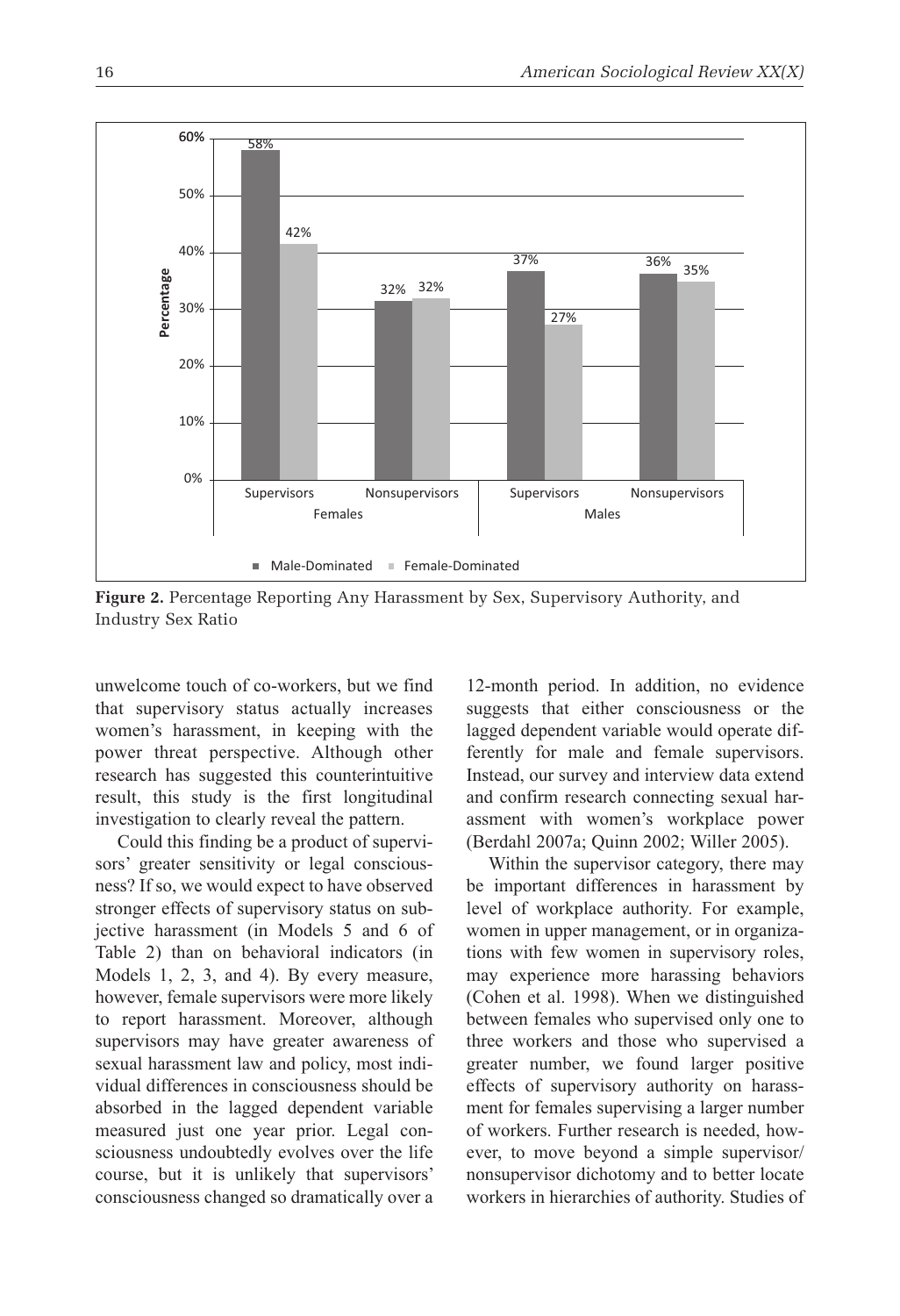harassment in the armed forces, for example, could more clearly speak to finer-grained differences by rank (Miller 1997).

Regardless of organizational rank, sexual harassment objectifies workers and reduces women to sexual objects in ways that "may trump a woman's formal organizational power" (Quinn 2002:392). Indeed, our qualitative interviews help to explain *why* women in authority positions are targeted for harassment. Women supervisors repeatedly spoke about feeling isolated and of harassment by co-workers and subordinates directed toward putting them "in their place." Still, they tolerated such harassment to keep their jobs. Social isolation may also represent an important mechanism linking expressions of gender and industry sex ratios to harassment, in keeping with our second and third hypotheses. Whether attempting to prove they could lead a team of workers or prove themselves as women in masculine fields, women's isolation in these positions repeatedly left them vulnerable to harassment. Women supervisors were told "this is no place for women," and men and women who diverged even slightly from rigid gender expectations elicited taunts and more menacing responses.

Although our longitudinal approach is well-suited to testing our hypotheses, we must note several caveats. First, the YDS is based on a Minnesota sample that is not nationally representative. Second, our quantitative analysis is based on harassment occurring when respondents were 29 or 30 years old. Although analysis of a single cohort is advantageous in distinguishing authority effects from age effects, supervisory authority and gender may operate differently in other phases of the life course. Further research is needed to consider potential interactions between age, gender, and power, as well as changing definitions of harassment over time. Third, although we measured harassment behaviorally and subjectively—increasing confidence in our findings—we relied on targets' self-reported accounts. There is a large difference between the percentage of respondents who reported harassing behaviors

relative to the number who defined their experiences as sexual harassment. This discrepancy is attributable, in part, to differing definitions of harassment among respondents, a reluctance to label oneself as a target or a victim, and differences in organizational cultures and norms regarding workplace sexuality (see Dellinger and Williams 2002; Ewick and Silbey 1998). Finally, the vast majority of our YDS sample self-identified as straight. More qualitative and large-scale survey research on harassment experiences of workers expressing other sexual identities is clearly needed.

Despite these caveats, this study provides clear evidence on the effects of workplace authority on sexual harassment, with consequential implications for theories of gender and power. In particular, we find that female supervisors are more, rather than less, likely to be harassed, supporting the notion that interactions between workers are not driven strictly by organizational rank. Instead, coworkers' relative power is also shaped by gender. Although women supervisors' authority is legitimated by their employer, sexual harassment functions, in part, as a tool to enforce gender-appropriate behavior. Formal lines of authority are established to maximize efficiency and help organizations run more smoothly, but tensions surrounding gender or other forms of inequality will likely manifest in other ways (Roscigno 2011). When women's power is viewed as illegitimate or easily undermined, co-workers, clients, and supervisors appear to employ harassment as an "equalizer" against women supervisors, consistent with research showing that harassment is less about sexual desire than about control and domination (Berdahl 2007a, 2007b; Schultz 2003).

Sexual harassment policies are put in place to protect workers, but organizational practice is often misaligned with formal policies or grievance procedures, calling into question fundamental assumptions many sociologists make regarding organizational constraint and agency (Roscigno 2011). Take, for instance, the sexual harassment of Holly at a company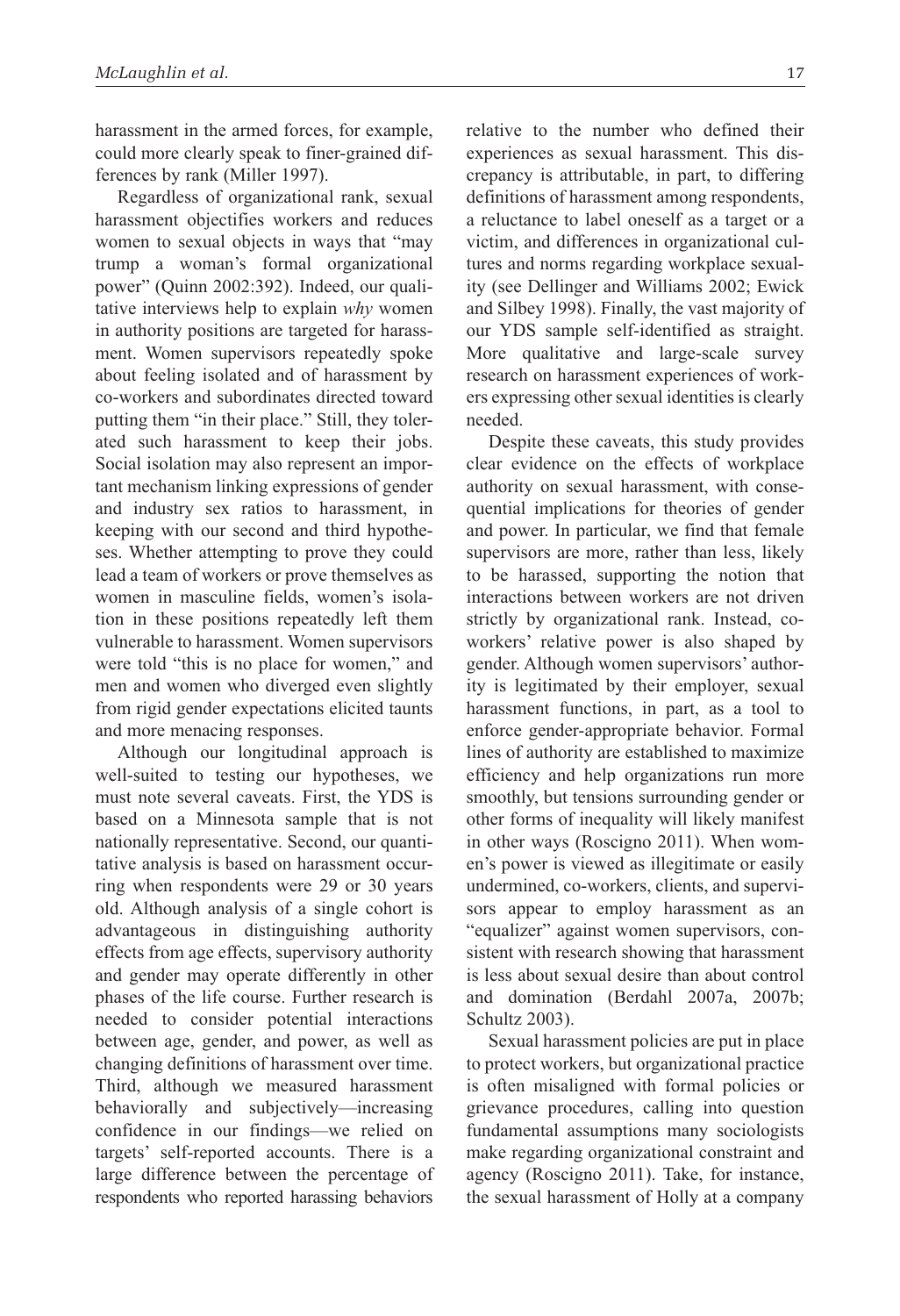dinner. Her co-workers' concern led to *her* removal from the situation rather than the punishment of her harasser. Her colleagues ended Holly's harassment, but they did so in a way that would not jeopardize their profitable business relationship with the client. Holly's co-workers quickly labeled her harasser as a "bad apple," but the organizational contexts that allowed the harassment and broader gender inequality to occur remained unquestioned.

Many of our interviewees experienced wide-ranging forms of sex-based discrimination as well as sexual harassment. These findings may thus extend more broadly to workplace bullying, intimate partner violence, and other forms of discrimination and harassment. For example, Johnson (1995:284) identifies "patriarchal terrorism" as a form of intimate partner violence that reflects "patriarchal traditions of men's right to control 'their' women." Similarly, Macmillan and Gartner (1999) direct attention to dyadic power relations, finding that women's employment lowers risks of spousal abuse when their male partners are employed but increases risks when their male partners are unemployed. Future research might also examine sexual harassment dyads and the positions and perspectives of harassers (Quinn 2002). Harassers appear to view targets as a threat to their own power—in the workplace and in the broader society.

Theory and research on gender stratification often make the implicit assumption that problems such as sexual harassment, sex discrimination, and workplace bullying will recede if and when women attain greater power at work. Yet power in the form of supervisory authority also provokes backlash

from clients, subordinates, and fellow supervisors. This paradox of power represents a challenge and an opportunity for existing frameworks. Beyond gender, characteristics such as race and class may similarly trump formal organizational authority in determining workplace power. Firms are increasingly adopting policies to increase diversity in management (Kalev, Dobbin, and Kelly 2006), but this study points to a new obstacle for women and, perhaps, racial minorities in leadership positions (but see Hirsh and Lyons 2010). To test the latter idea, an extension of this analysis might examine whether racial minorities who supervise others are subject to greater racial harassment.

Although legal and organizational responses to sexual harassment have evolved rapidly in the past three decades, the cultural image of harassers and targets has not kept pace with changing workplace realities. Many still view the typical harassment scenario as one involving a sleazy male boss and a powerless female secretary. As this article shows, the reality is far more varied. Moving away from such stereotypes is a critical step for improving organizational policies and training procedures on sexual harassment. Effective training must go beyond male boss/ female subordinate role-playing exercises and better reflect the diversity of harassment experiences. Effective grievance procedures must also enable targeted workers to come forward without undermining their own authority. For women who become bosses, their positions create a paradox of power in a gender system that continues to subordinate women. In taking on positions of authority, they also take on a greater risk of sexual harassment.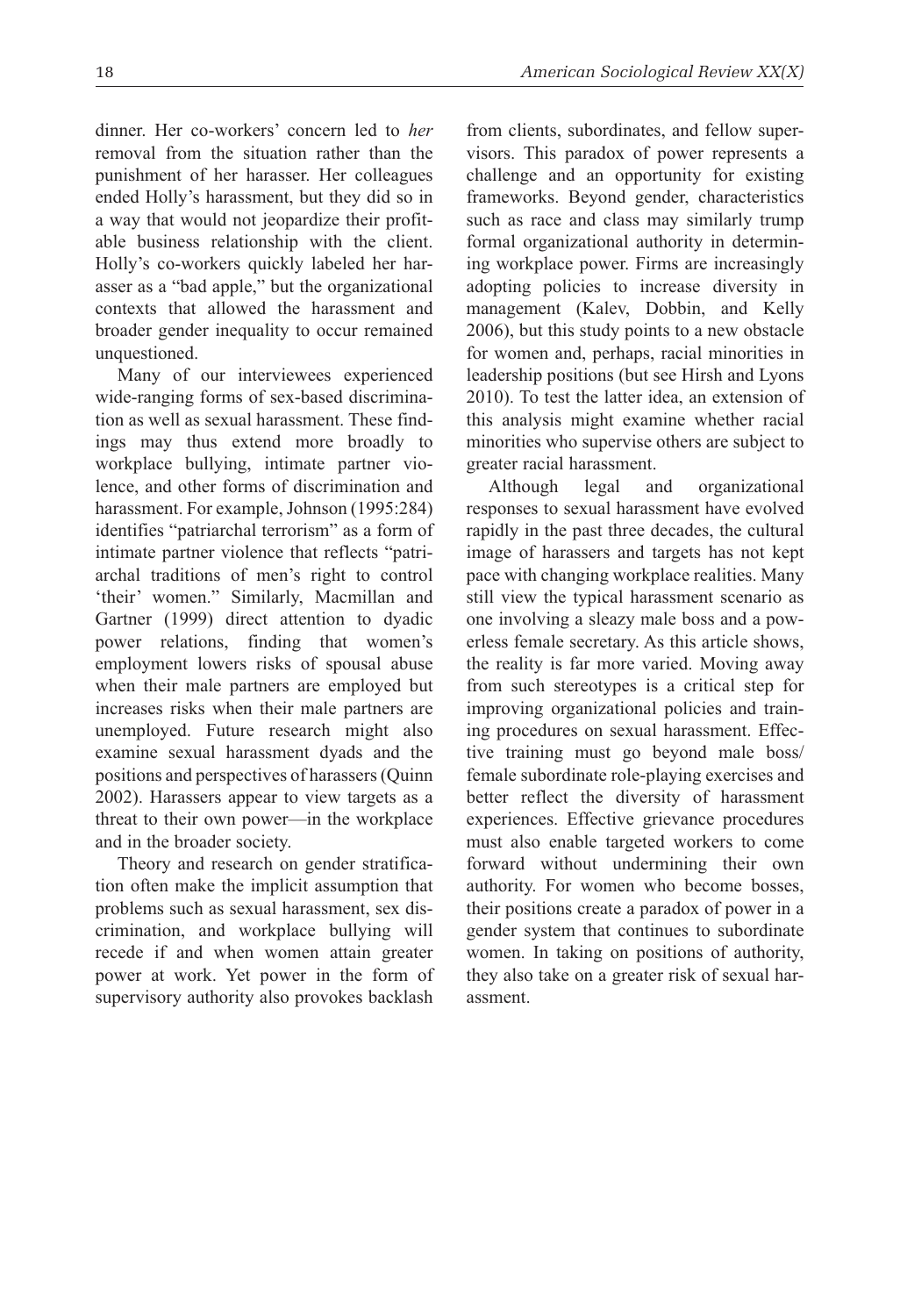#### **Appendix**

|                                | Female Respondents        |                               | Male Respondents |                                           |
|--------------------------------|---------------------------|-------------------------------|------------------|-------------------------------------------|
|                                | Supervisors<br>$(N = 84)$ | Nonsupervisors<br>$(N = 214)$ | $(N = 82)$       | Supervisors Nonsupervisors<br>$(N = 142)$ |
| Sexual Harassment              |                           |                               |                  |                                           |
| Any harassment 2004            | $.476*$                   | .318                          | .329             | .359                                      |
| Total harassment 2004          | $.738*$                   | .472                          | .402             | .387                                      |
| Subjective harassment 2004     | $.179*$                   | .084                          | .000             | .021                                      |
| Expressions of Gender          |                           |                               |                  |                                           |
| Femininity                     | 3.548                     | 3.598                         | 1.610            | 1.451                                     |
| Industry Sex Ratio             |                           |                               |                  |                                           |
| Proportion female              | .563                      | .570                          | .404             | .407                                      |
| Individual Characteristics     |                           |                               |                  |                                           |
| White                          | .845                      | .799                          | .829             | .852                                      |
| Born in the United States      | .964                      | .953                          | .890             | .930                                      |
| Partner                        | .738                      | .682                          | .780             | .704                                      |
| Children                       | $.464**$                  | .673                          | .610             | .563                                      |
| Years education                | 15.298**                  | 14.612                        | 14.659           | 14.415                                    |
| Household income               | 72.504**                  | 57.118                        | 67.081           | 59.373                                    |
| Work Characteristics           |                           |                               |                  |                                           |
| Work hours                     | 39.440**                  | 35.897                        | 43.177**         | 39.546                                    |
| Log employees                  | 4.070                     | 4.379                         | 4.108            | 4.315                                     |
| Job satisfaction               | 4.310                     | 4.327                         | 4.317            | 4.190                                     |
| Job security                   | 3.083                     | 2.949                         | 3.159            | 2.944                                     |
| Technical/craft occupation     | .024                      | .079                          | .42              | .310                                      |
| Professional occupation        | .321                      | .285                          | .207             | .275                                      |
| Official/managerial occupation | $.286**$                  | .084                          | .146             | .141                                      |
| Service occupation             | $.369**$                  | .551                          | .220             | .275                                      |

#### **Table A1**. Descriptive Statistics by Sex and Supervisory Authority

*Note: T*-tests for differences between supervisors and nonsupervisors, separately for males and females. *\*p* ≤ .05; *\*\*p* ≤ .01 (two-tailed tests).

### **Funding**

This research is supported by a Robert Wood Johnson Foundation Investigator Award in Health Policy Research, the University of Minnesota Life Course Center, and the University of Maine Women in the Curriculum Program. The Youth Development Study is funded by a grant, "Work Experience and Mental Health: A Panel Study of Youth," from the National Institute of Child Health and Human Development (HD44138) and was previously supported by the National Institute of Mental Health (MH42843). The content is solely the responsibility of the authors and does not represent official views of the National Institute of Child Health and Human Development or the National Institutes of Health.

#### **Acknowledgments**

We thank Jeylan Mortimer for providing the data and support for this research, and Jeremy Minyard, Phyllis Moen, and *ASR* reviewers and editors for helpful comments on earlier versions of this manuscript.

#### **Notes**

- 1. To clearly differentiate sex and gender in this study, we use the terms "male" and "female" to identify biological sex and the terms "man" and "woman" to signal gender identity.
- 2. The Youth Development Study data are available through the Inter-University Consortium for Political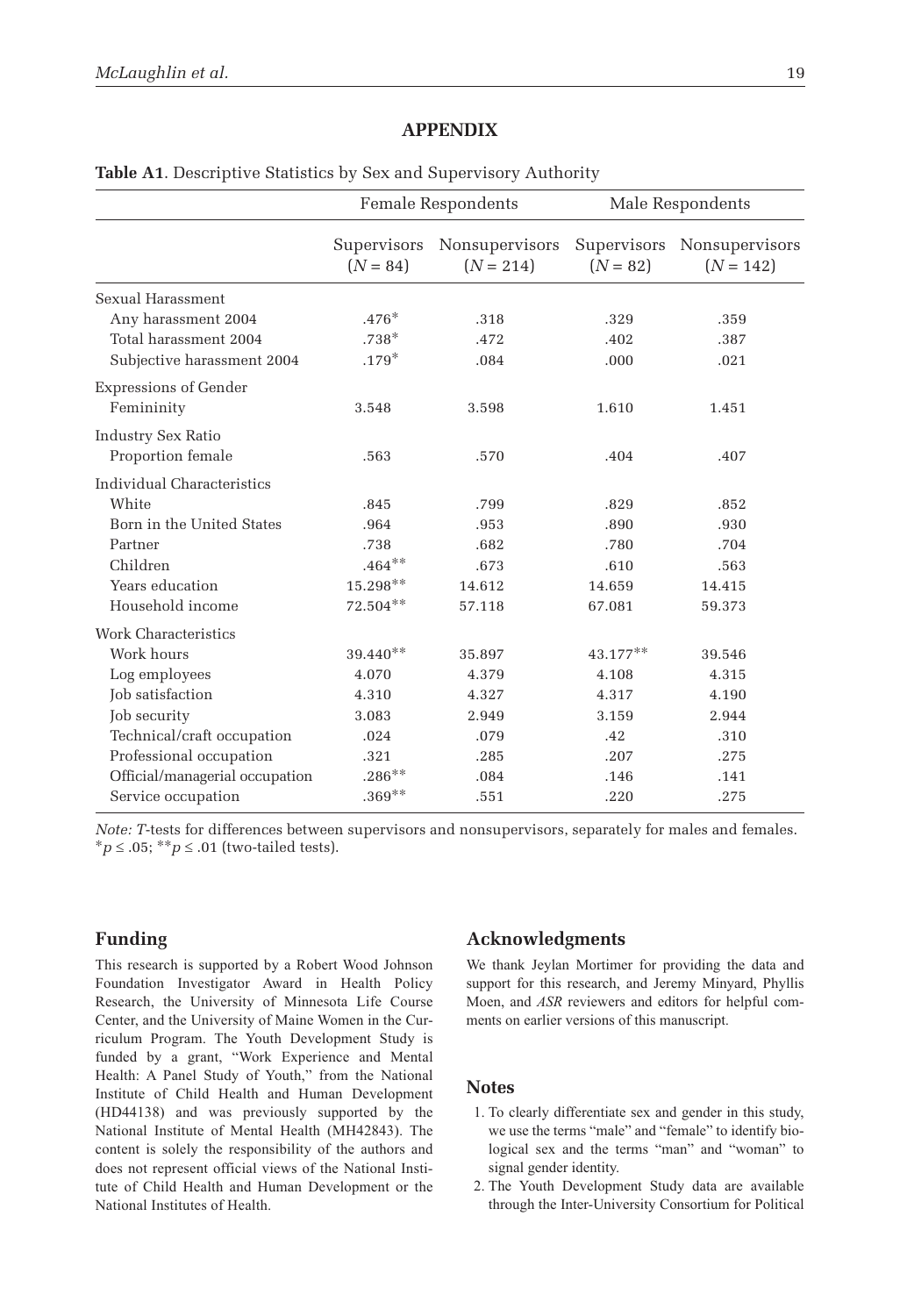and Social Research (ICPSR) and can be downloaded at http://dx.doi.org/10.3886/ICPSR24881.v1.

- 3. In 2002, we invited 98 men and 86 women who reported harassment on their 1999 survey to discuss their experiences in a face-to-face interview. Individuals who returned a postcard expressing their interest (28 men and 30 women) were contacted up to three times to schedule interviews. Interviews lasted 60 to 90 minutes, and participants were paid \$40. Sample interview questions included: *In your own words, what does sexual harassment mean? Would you call any of the experiences you've told me about sexual harassment? Could you describe them? Were these behaviors considered normal at this workplace?*
- 4. In 2004, participants were asked whether they had experienced (1) offensive pictures, posters, or other materials; (2) staring or leering at you in a way that made you uncomfortable; (3) attempts to discuss sex; (4) suggestive stories or offensive remarks; (5) being touched in a way that made you uncomfortable; (6) repeated requests for drinks or dinner despite rejection; (7) attempts to establish an unwanted sexual relationship with you; or (8) suggestions to cooperate with sexual behaviors in order to be well treated.
- 5. We tested the robustness of our gender measure using self-reported masculinity and an index of items from the Bem Sex Role Inventory. Males show slightly greater variability in response to the masculinity item as opposed to the femininity item. The direction of effects is largely consistent with models reported in Table 2, but neither masculinity nor the *masculinity\*male* interaction is statistically significant.
- 6. YDS respondents also reported their sexual identity in the 2000 survey. Because 98 percent of our sample identified as straight, we lacked sufficient variation to include this measure in multivariate models. *T*-tests revealed that non-heterosexual participants, both male and female, were more likely to report harassment.
- 7. We collapsed the nine job categories in the EEO tabulation into four groups: (1) professional, (2) managerial, (3) technical/craft (consisting of technicians, craft workers, operatives, and laborers and helpers), and (4) service (sales workers, administrative support workers, and service workers). The percentage of supervisors within each job category ranges from 24 percent (service) to 49 percent (managerial). Models excluding job categories produced similar estimates to those presented here.
- 8. Our lagged 2003 dichotomous measure represents whether respondents experienced any of five indicators best reflecting the 2004 items (i.e., offensive material, staring or leering, staring or invasion of personal space, questions about one's private life, and unwanted touching). In count models, we limit our lagged measure to the following four indicators: offensive material, staring or leering, questions about one's private life, and unwanted touching.
- 9. Because job satisfaction and job security were lagged one year in our analyses, we imputed values from

2002 only. Results bearing on our three main hypotheses are robust to mean and multiple imputation strategies. In particular, we find a consistently strong and robust effect of supervisory authority on harassment among females.

- 10. As shown in Table S2 of the online supplement, coefficients are larger for females who supervise a greater number of employees (60 percent supervised more than three workers). High earning supervisors, however, are not significantly different from nonsupervisors. These findings suggest that the strong effect of supervisory authority is not driven by low-level supervisors who are only responsible for a few workers and may not be perceived by other employees as holding workplace power. At the same time, harassment may be a less common strategy used to undercut women's authority among the highest earning employees.
- 11. Although Table 2 does not provide a direct test of the effect of femininity for males, we recoded the variables to provide such a test. In models predicting any harassing behaviors, femininity fell short of standard significance levels, as it did in models limited to males only.
- 12. Within technical/craft occupations, 35 percent of males and 52 percent of females experienced harassment ( $p = .12$ ). Within service jobs, 46 percent of males and 35 percent of females reported harassing behaviors ( $p = .08$ ).
- 13. In addition, we compared rates of harassment among female supervisors and nonsupervisors across each of our occupational categories. In every case, supervisors were more likely than nonsupervisors to be harassed (44 versus 21 percent for official/managerial; 52 versus 29 percent for professionals; 50 versus 47 percent for technical/craft workers; and 45 versus 33 percent for service).

#### **References**

- Allison, Paul D. 1995. *Survival Analysis Using SAS: A Practical Guide*. Cary, NC: SAS Publishing.
- Allison, Paul D. 2002. *Missing Data*. Thousand Oaks, CA: Sage.
- Berdahl, Jennifer L. 2007a. "Harassment Based on Sex: Protecting Social Status in the Context of Gender Hierarchy." *Academy of Management Review* 32:641–58.
- Berdahl, Jennifer L. 2007b. "The Sexual Harassment of Uppity Women." *Journal of Applied Psychology* 92:425–37.
- Bettie, Julie. 2003. *Women without Class: Girls, Race, and Identity*. Berkeley: University of California Press.
- Blackstone, Amy, Uggen Christopher, and McLaughlin Heather. 2009. "Legal Consciousness and Responses to Sexual Harassment." *Law & Society Review* 43:631–68.
- Buchanan, Nicole T. and Alayne J. Ormerod 2002. "Racialized Sexual Harassment in the Lives of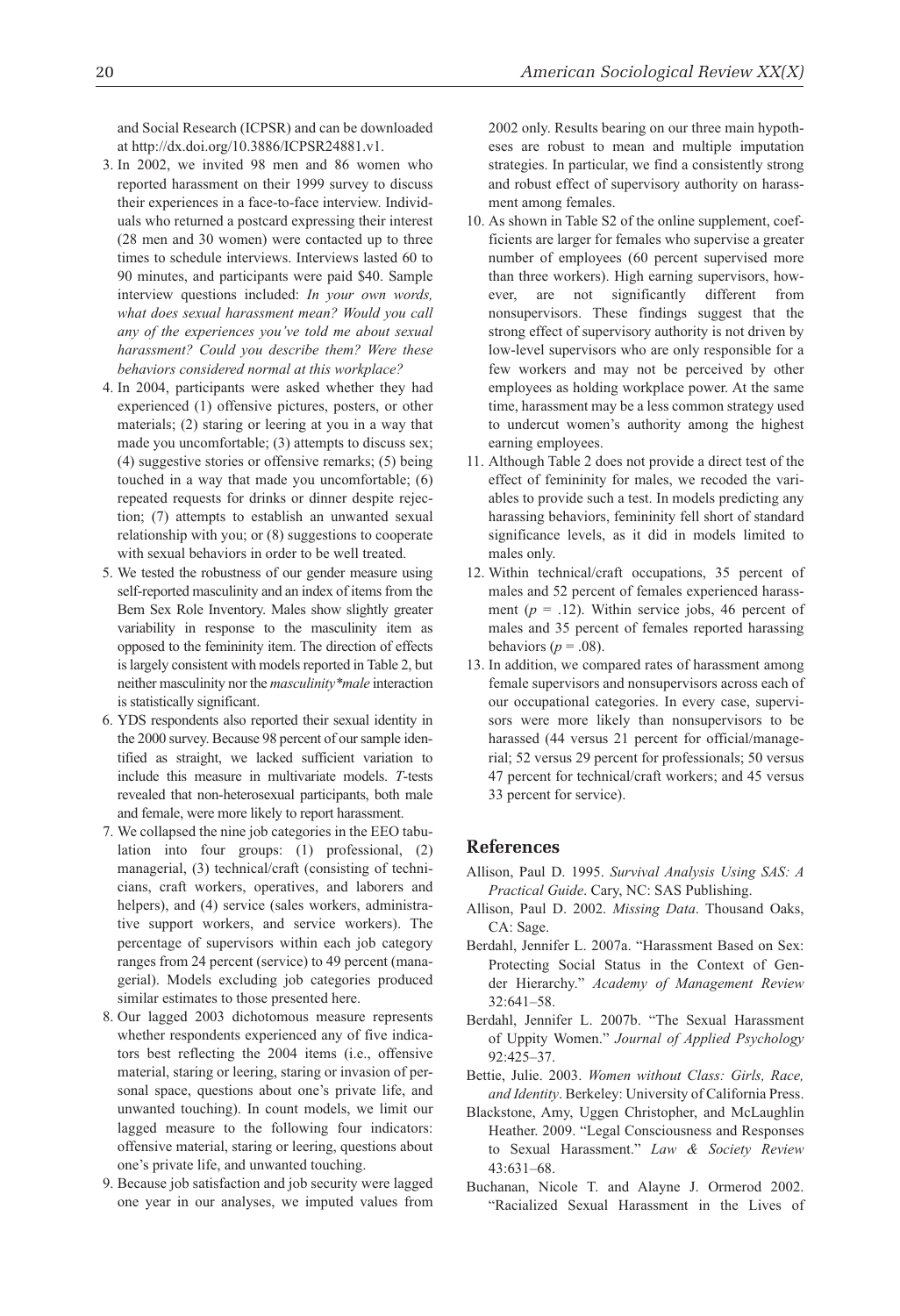African American Women." *Women & Therapy* 25: 107–124.

- Chamberlain, Lindsey Joyce, Martha Crowley, Daniel Tope, and Randy Hodson. 2008. "Sexual Harassment in Organizational Context." *Work and Occupations* 35:262–95.
- Choo, Hae Yeon and Myra Marx Ferree. 2010. "Practicing Intersectionality in Sociological Research: A Critical Analysis of Inclusions, Interactions, and Institutions in the Study of Inequalities." *Sociological Theory* 28:129–49.
- Cohen, Lisa E., Joseph P. Broschak, and Heather A. Haveman 1998. "And Then There Were More? The Effect of Organizational Sex Composition on the Hiring and Promotion of Managers." *American Sociological Review* 63:711–27.
- Collins, Patricia Hill. 2004. Black Sexual Politics: African Americans, Gender, and the New Racism. New York: Routledge.
- Margaret, Collinson and Collinson David. 1996. "'It's Only Dick': The Sexual Harassment of Women Managers in Insurance Sales." *Work, Employment and Society* 10:29–56.
- Connell, R. W. 1987. *Gender and Power: Society, the Person, and Sexual Politics*. Stanford, CA: Stanford University Press.
- Connell, R. W. 1992. "A Very Straight Gay: Masculinity, Homosexual Experience, and the Dynamics of Gender." *American Sociological Review* 57:735–51.
- Crenshaw, Kimberle. 1991. "Mapping the Margins: Intersectionality, Identity Politics, and Violence against Women of Color." *Stanford Law Review* 43:1241–99.
- Aniruddha, Das. 2009. "Sexual Harassment at Work in the United States." *Archives of Sexual Behavior* 38:909–921.
- Davidson, Marilyn J. and Cary L. Cooper 1992. *Shattering the Glass Ceiling: The Woman Manager*. London: Paul Chapman Publishing.
- Stacy, De Coster, Sarah Beth Estes, and Charles W. Mueller 1999. "Routine Activities and Sexual Harassment in the Workplace." *Work and Occupations* 26:21–49.
- Dellinger, Kirsten and Christine L. Williams 2002. "The Locker Room v. the Dorm Room: The Cultural Context of Sexual Harassment in Two Magazine Publishing Organizations." *Social Problems* 49:242–57.
- DeSouza, Eros and Joseph Solberg. 2004. "Women's and Men's Reactions to Man-to-Man Sexual Harassment: Does the Sexual Orientation of the Victim Matter?" *Sex Roles* 50:623–39.
- Dobbin, Frank and Erin L. Kelly 2007. "How to Stop Harassment: Professional Construction of Legal Compliance in Organizations." *American Journal of Sociology* 112:1203–1243.
- Eagly, Alice H. and Linda L. Carli 2007. *Through the Labyrinth*. Boston: Harvard Business School Press.
- Susan, Eisenberg. 2001. "Marking Gender Boundaries: Porn, Piss, and Power Tools." Pp. 286–95 in *Feminist Frontiers*, edited by L. Richardson, V. Taylor, and N. Whittier New York: McGraw Hill.
- Elliott, James R. and Ryan A. Smith 2004. "Race, Gender, and Workplace Power." *American Sociological Review* 69:365–86.
- Ewick, Patricia and Susan S. Silbey 1998. *The Common Place of Law*. Chicago: University of Chicago Press.
- Farley, Lin. 1978. Sexual Shakedown: The Sexual Harassment of Women on the Job. New York: McGraw-Hill.
- Felstiner, William L. F., Richard L. Abel, and Austin Sarat. 1980–81. "The Emergence and Transformation of Disputes: Naming, Blaming, Claiming. . ." *Law & Society Review* 15:631–54.
- Fitzgerald, Louise F., Fritz Drasgow, Charles L. Hulin, Michele J. Gefland, and Vicki J. Magley 1997. "Antecedents and Consequences of Sexual Harassment in Organizations: A Test of an Integrated Model." *Journal of Applied Psychology* 82:578–89.
- Fitzgerald, Louise F., Sandra L. Shullman, Nancy Bailey, Margaret Richards, Janice Swecker, Yael Gold, Mimi Ormerod, and Lauren Weitzman. 1988. "The Incidence and Dimensions of Sexual Harassment in Academia and the Workplace." *Journal of Vocational Behavior* 32:152–75.
- Freels, Sally A., Judith A. Richman, and Kathleen M. Rospenda 2005. "Gender Differences in the Causal Direction between Workplace Harassment and Drinking." *Addictive Behaviors* 30:1454–58.
- Giuffre, Patti A. and Christine L. Williams 1994. "Labeling Sexual Harassment in Restaurants." *Gender & Society* 8:378–401.
- Gloria, Gonzalez-Lopez. 2005. *Erotic Journeys: Mexican Immigrants and their Sex Lives*. Berkeley: University of California Press.
- Gorman, Elizabeth H. 2005. "Gender Stereotypes, Same-Gender Preferences, and Organizational Variation in the Hiring of Women: Evidence from Law Firms." *American Sociological Review* 70:702–728.
- Gross, Neil. 2009. "A Pragmatist Theory of Social Mechanisms." *American Sociological Review* 74:358–79.
- Gruber, James E. 1992. "A Typology of Personal and Environmental Sexual Harassment: Research and Policy Implications for the 1990s." *Sex Roles* 26:447–64.
- Hennen, Peter. 2001. "Powder, Pomp, Power: Toward a Typology and Genealogy of Effeminacies." *Social Thought & Research* 24:121–44.
- Hennen, Peter. 2008. Faeries, Bears, and Leathermen: Men in Community Queering the Masculine. Chicago: University of Chicago Press.
- Hirsh, C. Elizabeth and Sabino Kornrich. 2008. "The Context of Discrimination: Workplace Conditions, Institutional Environments, and Sex and Race Discrimination Charges." *American Journal of Sociology* 113:1394–1432.
- Hirsh, Elizabeth and Christopher J. Lyons 2010. "Perceiving Discrimination on the Job: Legal Consciousness, Workplace Context, and the Construction of Race Discrimination." *Law & Society Review* 44:269–98.
- Houston, Sandra and Naomi Hwang. 1996. "Correlates of the Objective and Subjective Experiences of Sexual Harassment in High School." *Sex Roles* 34:189–204.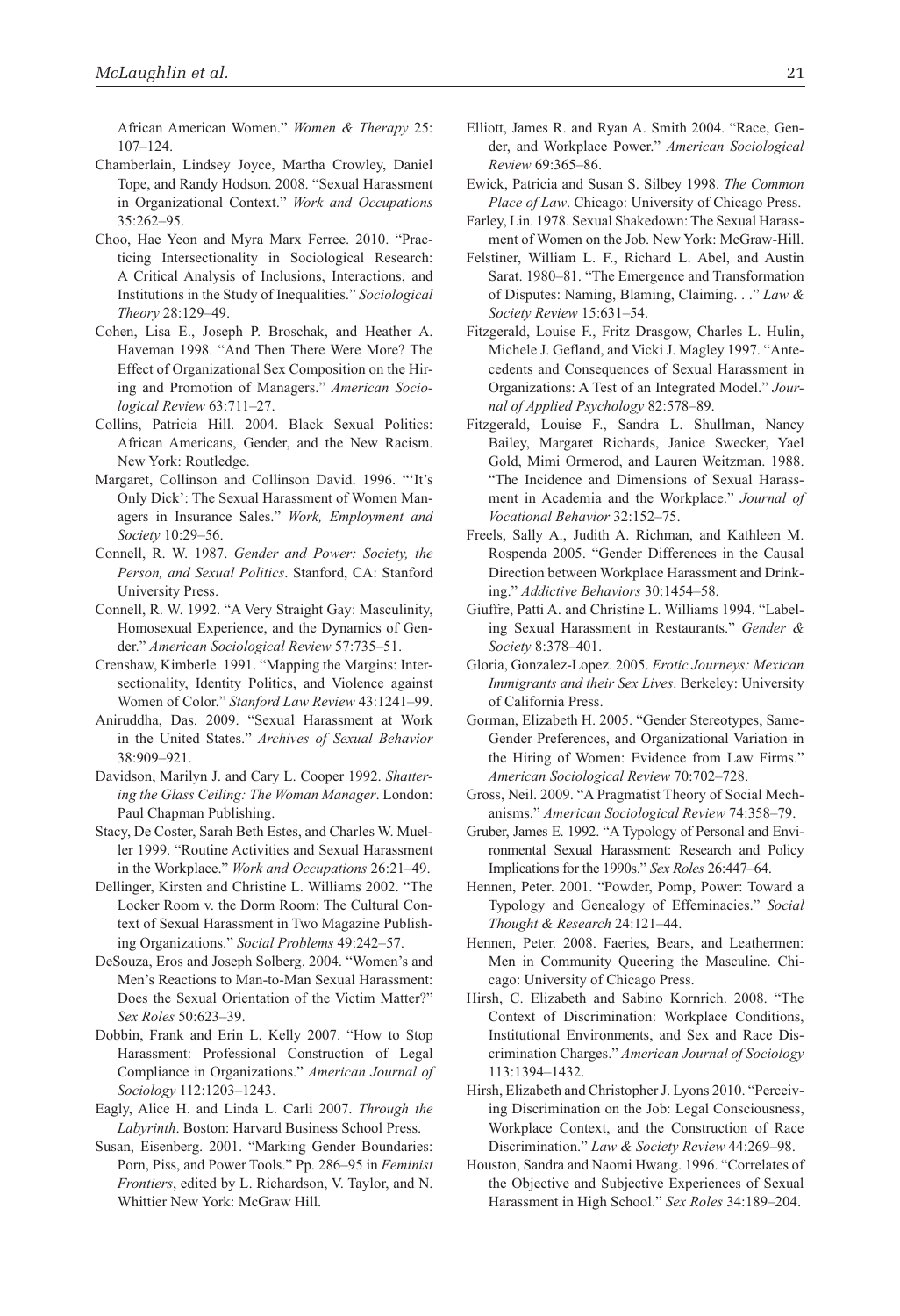- Hultin, Mia. 2003. "Some Take the Glass Escalator, Some Hit the Glass Ceiling?" *Work and Occupations* 30:30–61.
- Ingraham, Chrys. 2008. White Weddings: Romancing Heterosexuality in Popular Culture, 2nd ed. New York: Routledge.
- Johnson, Michael P. 1995. "Patriarchal Terrorism and Common Couple Violence: Two Forms of Violence against Women." *Journal of Marriage and the Family* 57:283–94.
- Kalev, Alexandra. 2009. "Cracking the Glass Cages? Restructuring and Ascriptive Inequality at Work." *American Journal of Sociology* 114:1591–1643.
- Kalev, Alexandra, Frank Dobbin, and Erin Kelly. 2006. "Best Practices or Best Guesses? Assessing the Efficacy of Corporate Affirmative Action and Diversity Policies." *American Sociological Review* 71:589– 617.
- Lerum, Kari. 2004. "Sexuality, Power, and Camaraderie in Service Work." *Gender & Society* 18:756–76.
- Lopez, Steven H., Randy Hodson, and Vincent J. Roscigno 2009. "Power, Status, and Abuse at Work: General and Sexual Harassment Compared." *Sociological Quarterly* 50:3–27.
- Maass, Anne, Mara Cadinu, Gaia Guarnieri, and Annalisa Grasselli. 2003. "Sexual Harassment Under Social Identity Threat: The Computer Harassment Paradigm." *Journal of Personality and Social Psychology* 85:853–70.
- MacKinnon, Catharine A. 1979. *Sexual Harassment of Working Women: A Case of Sex Discrimination*. New Haven, CT: Yale University Press.
- Macmillan, Ross and Rosemary Gartner. 1999. "When She Brings Home the Bacon: Labor-Force Participation and the Risk of Spousal Violence against Women." *Journal of Marriage and the Family* 61:947–58.
- Mansfield, Phyllis Kernoff, Patricia Barthalow Koch, Julie Henderson, Judith R. Vicary, Margaret Cohn, and Elaine W. Young 1991. "The Job Climate for Women in Traditionally Male Blue-Collar Occupations." *Sex Roles* 25:63–79.
- Marshall, Anna-Maria. 2005. "Idle Rights: Employees' Rights Consciousness and the Construction of Sexual Harassment Policies." *Law and Society Review* 39:83–124.
- Martin, Patricia Yancey. 2001. "'Mobilizing Masculinities': Women's Experiences of Men at Work." *Organization* 8:587–618.
- Martin, Patricia Yancey. 2003. "'Said and Done' Versus 'Saying and Doing': Gendering Practices, Practicing Gender at Work." *Gender & Society* 17:342–66.
- Martin, Patricia Yancey. 2006. "Practicing Gender at Work: Further Thoughts on Reflexivity." *Gender, Work, and Organization* 13:254–76.
- Miller, Laura L. 1997. "Not Just Weapons of the Weak: Gender Harassment as a Form of Protest for Army Men." *Social Psychology Quarterly* 60:32–51.
- Mortimer, Jeylan T. 2003. *Working and Growing Up in America*. Cambridge, MA: Harvard University Press.
- Ortiz, Susan Y. and Vincent J. Roscigno 2009. "Discrimination, Women, and Work: Processes and Variations by Race and Class." *Sociological Quarterly* 50:336–59.
- Pascoe, C. J. 2007. *Dude, You're a Fag: Dominance and Masculinity in High School*. Berkeley: University of California Press.
- Quinn, Beth A. 2002. "Sexual Harassment and Masculinity: The Power and Meaning of 'Girl Watching.'" *Gender & Society* 16:386–402.
- Ragins, Belle Rose and Terri A. Scandura 1995. "Antecedents and Work-Related Correlates of Reported Sexual Harassment: An Empirical Investigation of Competing Hypotheses." *Sex Roles* 32:429–55.
- Reskin, Barbara F. 2003. "Including Mechanisms in our Models of Ascriptive Inequality." *American Sociological Review* 68:1–21.
- Reskin, Barbara F. and Debra Branch McBrier. 2000. "Why Not Ascription? Organizations' Employment of Male and Female Managers." *American Sociological Review* 65:210–33.
- Ridgeway, Cecilia and Shelley Correll. 2004. "Unpacking the Gender System: A Theoretical Perspective on Gender Beliefs and Social Relations." *Gender & Society* 18:510–31.
- Ridgeway, Cecilia and Lynn Smith-Lovin. 1999. "The Gender System and Interaction." *Annual Review of Sociology* 25:191–216.
- Roscigno, Vincent J. 2011. "Power, Revisited." *Social Forces* 90:349–74.
- Rospenda, Kathleen M., Judith A. Richman, and Stephanie J. Nawyn 1998. "Doing Power: The Confluence of Gender, Race, and Class in Contrapower Sexual Harassment." *Gender & Society* 12:40–60.
- Schultz, Vicki. 2003. "The Sanitized Workplace." *Yale Law Journal* 112:2061–2193.
- Shields, Stephanie A. 2008. "Gender: An Intersectionality Perspective." *Sex Roles* 59:301–311.
- Stainback, Kevin, Thomas N. Ratliff, and Vincent J. Roscigno 2011. "The Context of Workplace Sex Discrimination: Sex Composition, Workplace Culture, and Relative Power." *Social Forces* 89:1165–88.
- Tallichet, Suzanne E. 1995. "Gendered Relations in the Mines and the Division of Labor Underground." *Gender & Society* 9:697–711.
- Texeira, Mary Thierry. 2002. "'Who Protects and Serves Me?' A Case Study of Sexual Harassment of African American Women in One U.S. Law Enforcement Agency." *Gender & Society* 16:524–45.
- Uggen, Christopher and Amy Blackstone. 2004. "Sexual Harassment as a Gendered Expression of Power." *American Sociological Review* 69:64–92.
- U.S. Census Bureau. 2006. "Census 2000 Special EEO Tabulation." U.S. Census Bureau, Housing and Household Economic Statistics Division. Retrieved November 19, 2008 (http://www.census.gov/hhes/ www/eeoindex/jobgroups.pdf).
- U.S. Department of Labor. 2009. "Table 18. Employed Persons by Detailed Industry, Sex, Race, and Hispanic or Latino Ethnicity." U.S. *Department of Labor,*